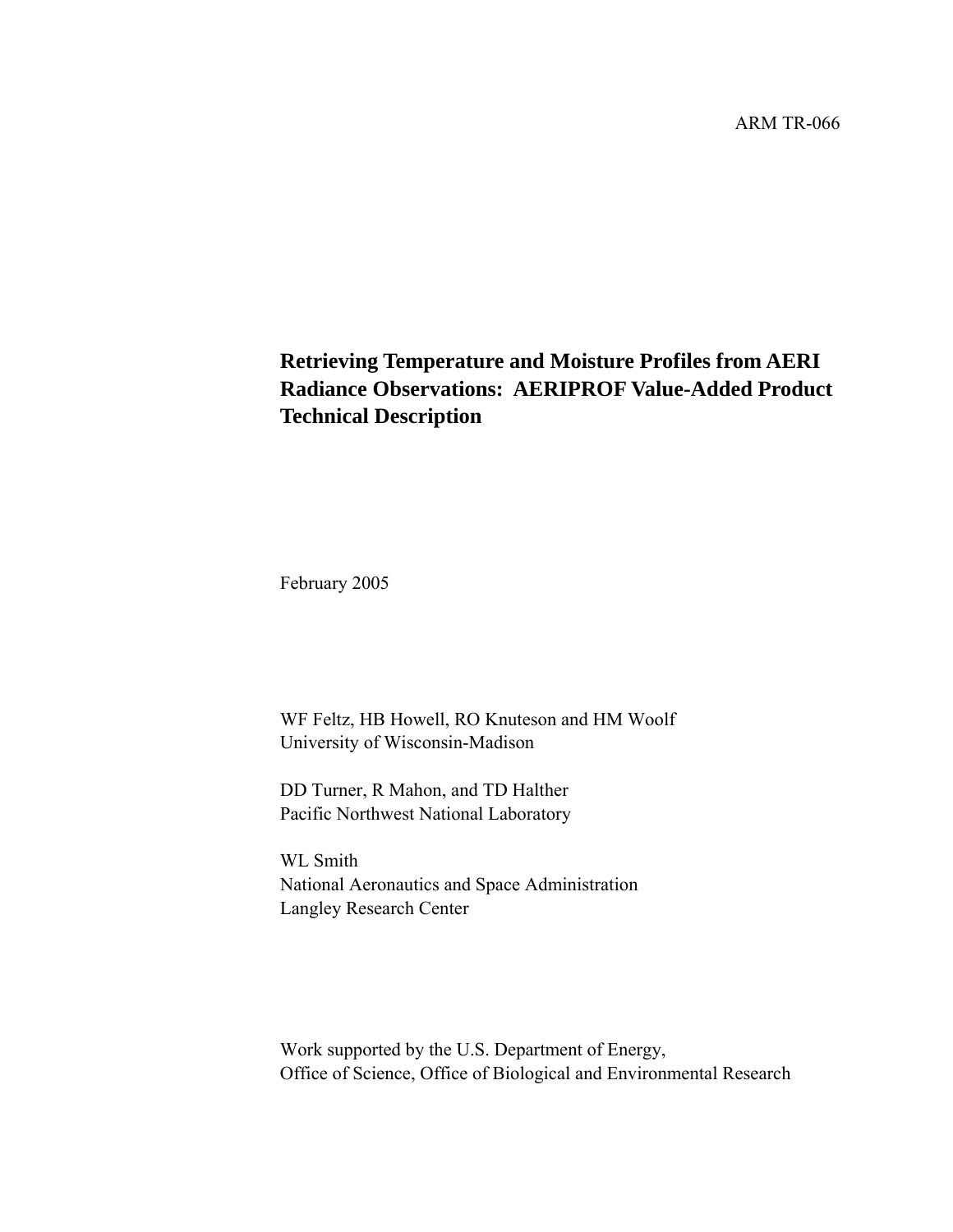## **Contents**

## **Figures**

|                  | <b>Figure 1.</b> An example of an AERI infrared radiance measurement at one wavenumber resolution3 |  |
|------------------|----------------------------------------------------------------------------------------------------|--|
|                  |                                                                                                    |  |
| <b>Figure 3.</b> | Mean spectral differences between observed AERI radiances and fastmodel                            |  |
|                  |                                                                                                    |  |
|                  | <b>Figure 4.</b> AERIPROF time-height temperature, moisture, and data availability cross sections  |  |
|                  | indicating where RUC profiles and AERIPROF retrievals are available from the surface to            |  |
|                  |                                                                                                    |  |
| Figure 5.        |                                                                                                    |  |
|                  | <b>Figure 6.</b> Several examples of AERIPROF temperature and water vapor retrievals               |  |
|                  |                                                                                                    |  |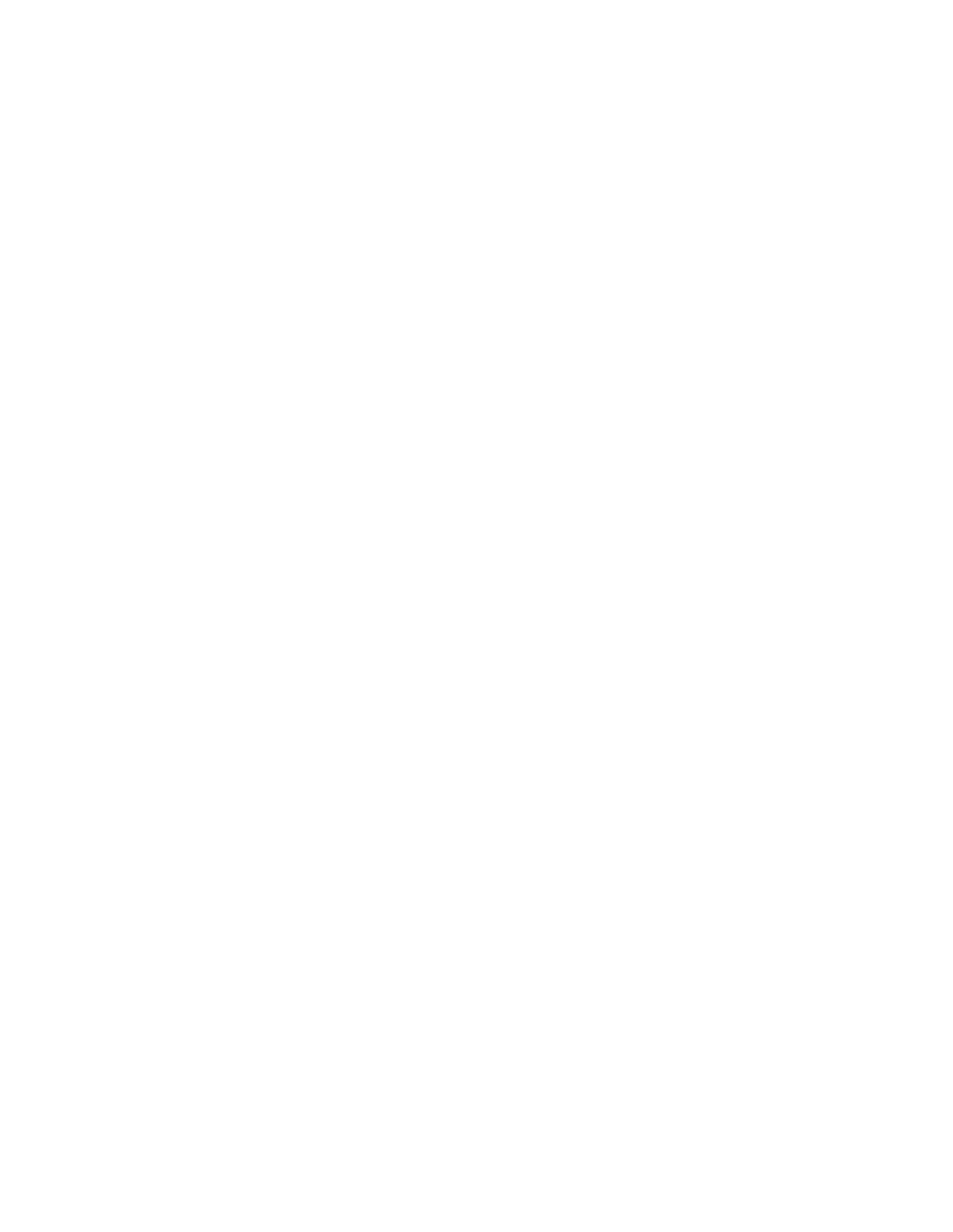### **Abstract**

This document explains the procedure to retrieve temperature and moisture profiles from high spectral resolution infrared radiance data measured by the Department of Energy (DOE) Atmospheric Radiation Program's (ARM's) atmospheric emitted radiance interferometer (AERI). The technique has been named the AERIPROF thermodynamic retrieval algorithm. The software has been developed over the last decade at the University of Wisconsin-Madison and has matured into an ARM value-added procedure. This document will describe the AERIPROF retrieval procedure, outline the algorithm routines, discuss the software heritage, and finally provide references with further documentation.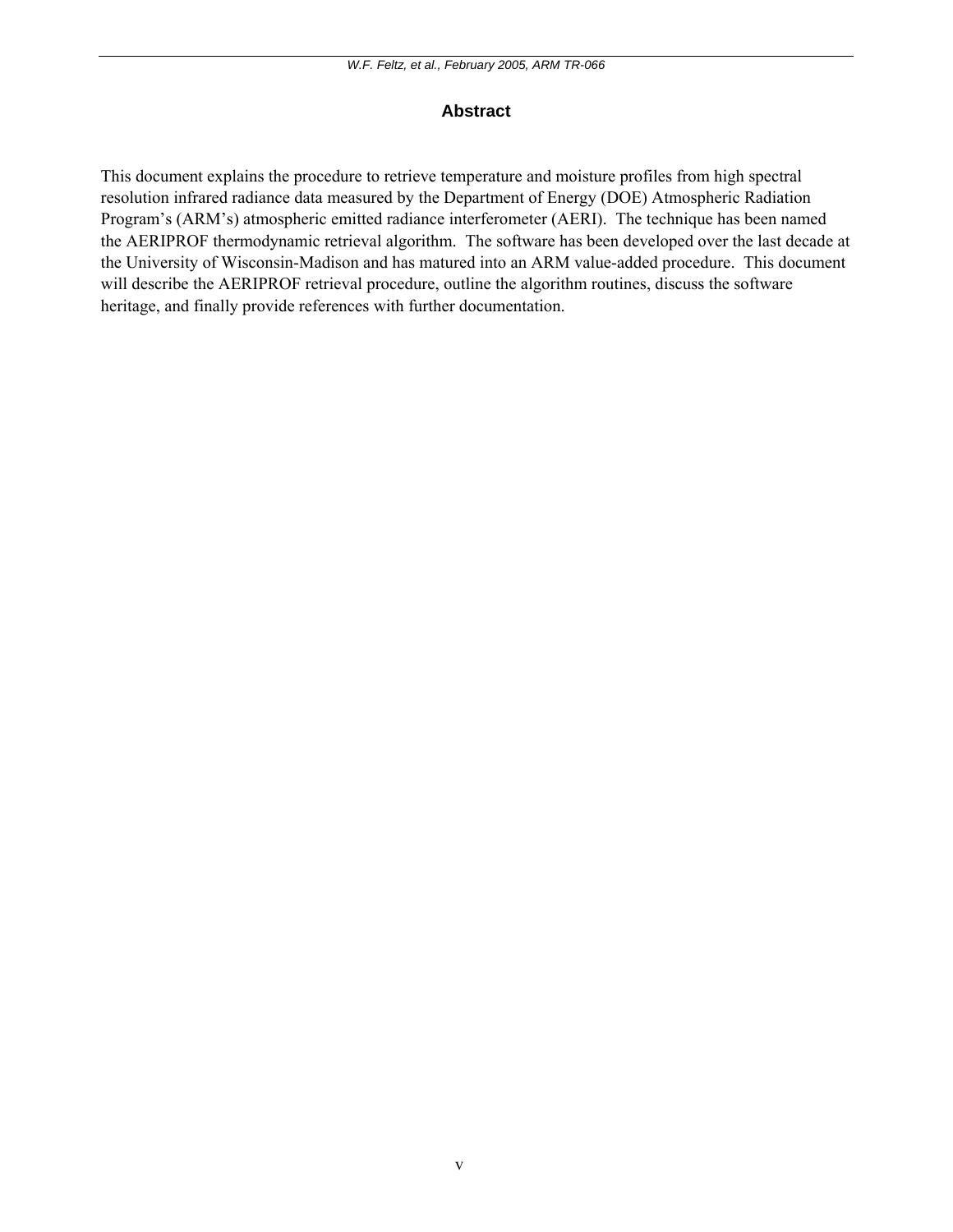#### <span id="page-4-0"></span>**1. Introduction**

 Designated a national user facility, the U.S. Department of Energy's (DOE's) Atmospheric Radiation Measurement (ARM) Climate Research Facility (ACRF) provides a unique asset for the study of global climate change to the broader national and international research community. It has enormous potential to contribute to a wide range of interdisciplinary science in the areas of meteorology, atmospheric aerosols, hydrology, ecology, oceanography, satellite validation, and to provide potential monitoring sites where remote sensing and modeling related to homeland security can be validated. The primary goals for the ACRF are to (1) provide infrastructure to the scientific community for scientific research pertaining to global climate change and the goals of the ARM Program (Ackerman and Stokes 2003), (2) provide data and information to the scientific community for meeting those goals, and (3) provide education and outreach on the activities and scientific findings that result from ongoing research at the ACRF. The foundation of the ACRF infrastructure is based on the scientific infrastructure created for the ARM Program (DOE 1990).

 In support of the ARM Program, the ACRF operates three instrumented sites and a mobile facility to provide relevant atmospheric measurements to the ARM Program and to the global scientific community. The goal of the ACRF infrastructure is to deliver these measurement data reliably, quickly, and in a useful format to the scientific community.

 The basic focus of the infrastructure is to get the data generated by instruments in the field to a central distribution point. The remoteness of the sites and the diversity of the instruments add to the complexity of the solution. Network access to the sites was often limited and significantly impacted options for data flow and the architecture deployed at each location. Because of several iterations and significant work to establish Internet connections at each site, the ACRF has developed an efficient and integrated data flow. The network and computing infrastructure is able to centrally process the data from all sites on an hourly basis and make daily updates available for general users. This is accomplished through satellite networking, specialized data movement processes, and a tight configuration management process.

 We present a description of the data flow from measurement to long-term archive. We also discuss data communications infrastructure. The data handling processes presented include collection, transfer, ingest, quality control, creation of value-added products (VAPs), and data archiving.

#### **2. Procedure**

 The AERIPROF uses a physical retrieval approach, in which downwelling radiance is computed from an assumed atmospheric state and compared with the observed radiance; differences between the two are propagated backwards to modify the assumed T/q input profile. This procedure is continued until the radiance computed from the modified T/q profiles matches the observed radiance within some tolerance. When this is achieved, the retrieval is said to have converged and the modified  $T/q$  profile is the retrieved result.

 The AERIPROF physical retrieval uses an "onion peeling" approach, where the profiles are modified at the surface first and then the changes are made progressively higher in the atmosphere. Both the water vapor and the temperature profiles are retrieved in this manner simultaneously. This technique was chosen over other schemes such as the optimal estimation approach (e.g., Rodgers 2000) because the weighting functions peak at or near the surface and thus the onion peeling technique was the only approach that remained stable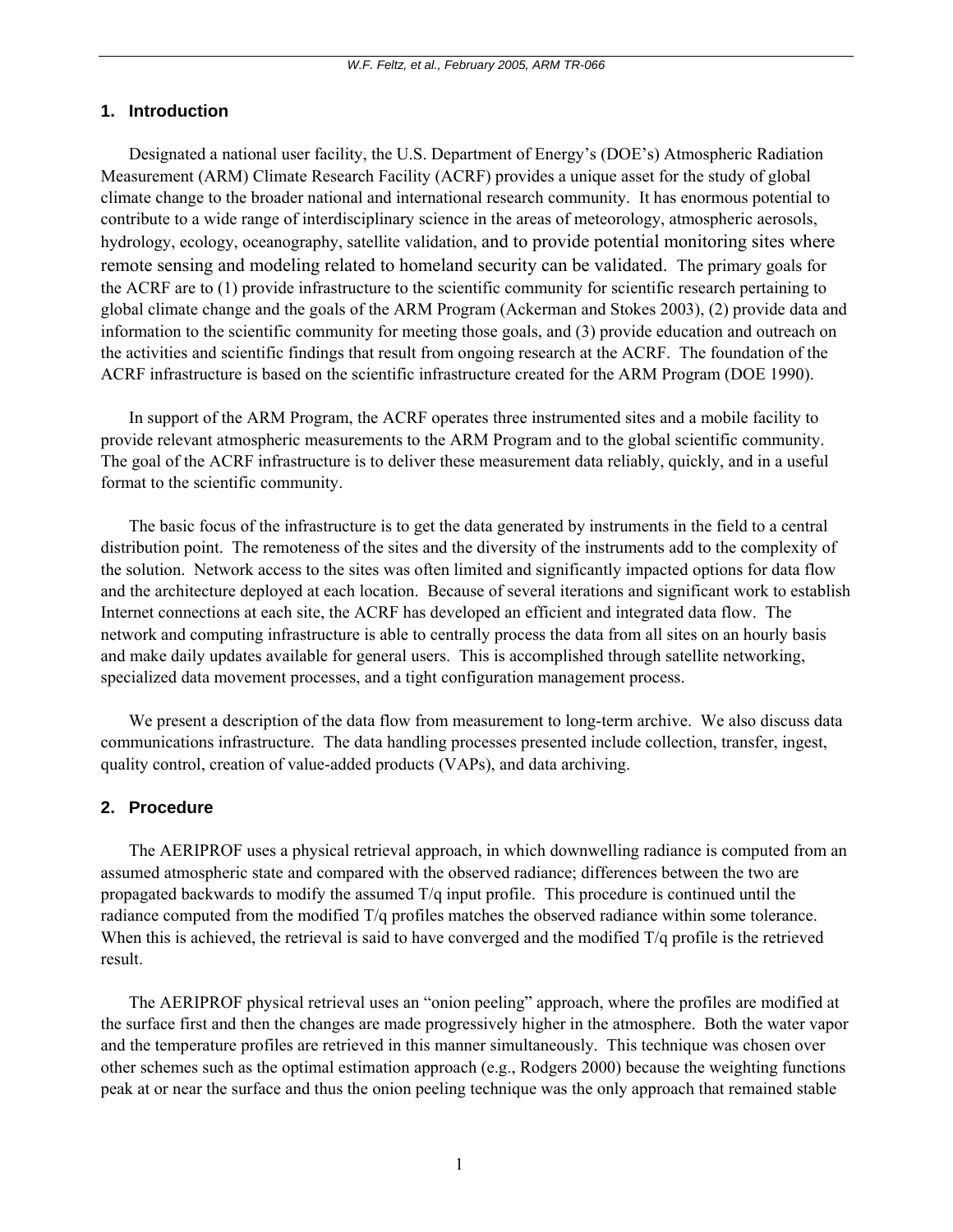(W.L. Smith, personal communication, 2004). Details of the physical retrieval used in AERIPROF are given in Smith et al. (1999).

 Two important components of the AERIPROF algorithm that need further explanation are the forward radiative transfer model and the logic used to determine the first guess T/q profile.

#### **2.1 Forward Model**

 A forward radiative transfer model is needed in the physical retrieval to compute the radiance from the assumed atmospheric state. The forward model must be accurate, but the requirement for fast computation excludes the use of detailed line-by-line radiative transfer models (LBLRTMs).

 The fast forward model used in AERIPROF is a variant of RTTOV (Eyre 1991; Garand et al. 2001). To generate the model, a line-by-line radiative transfer model is used to compute monochromatic optical depths for dry air, water vapor, and ozone for a set of specified atmospheric profiles on a fixed pressure grid. These monochromatic optical depths are converted to atmospheric transmittances, which are then convolved with the spectral response function of the atmospheric emitted radiance interferometer (AERI) to yield effective transmittances. The effective transmittances are then apodized (using Norton-Beer) to reduce the convolution-introduced "ringing." These convolved and apodized transmittances are then converted back into effective layer optical depths. Regressions are then used to relate these optical depths to the atmospheric state at each pressure level for each AERI spectral element. This process is performed for dry air (which includes all absorbing gases other than water vapor and ozone), water vapor, and ozone, and the regression coefficients are stored into binary coefficient files. The fast model then computes radiance by using these regressions to obtain the optical depths at each level and spectral element for the dry air, water vapor, and ozone; these optical depths are then combined for each layer and the radiative transfer calculation is completed.

 The fast model used in the first two ARM versions of AERIPROF (called 1Feltz and 2Feltz, respectively) was based upon the Fast Atmospheric Signature Code (FASCODE) (Clough et al. 1981) lineby-line radiative transfer model using the water vapor continuum absorption model CKD v2.1 (Clough et al. 1989). However, research by ARM in longwave radiative transfer modeling has resulted in a wellvalidated line-by-line model called LBLRTM (Clough et al. 1992; Clough and Iacono 1995; Turner et al. 2004). Thus, the fast model in 3Feltz was built using the LBLRTM v6.01 and CKD v2.4 (information on the differences in LBLRTM/CKD versions can be found at [http://rtweb.aer.com](http://rtweb.aer.com))). It should be noted that the training dataset used to generate the regression coefficients includes 31 radiosonde-rocketsonde sets launched from the tropics to the Arctic, plus the 1976 U.S. Standard Atmosphere.

 The algorithm does not use the entire spectrum for the physical retrieval, as there is little information on the vertical structure of the water vapor and temperature in some spectral regions. Instead, regions of the spectrum are used that have the most information on this vertical structure with as little interference from other gases as possible. Thus, spectral regions near the  $v_2$  (15 μm) and  $v_3$  (4 μm) CO<sub>2</sub> absorption bands are used in the temperature profile retrieval, while spectral regions on the wings of the rotational and  $v_2$  (6.6  $\mu$ m) water vapor absorption bands are used for the water vapor profile retrieval. These spectral regions are shown in Figure 1. The weighting functions depicting the altitudes where the largest infrared energy contribution is occurring are shown in Figure 2.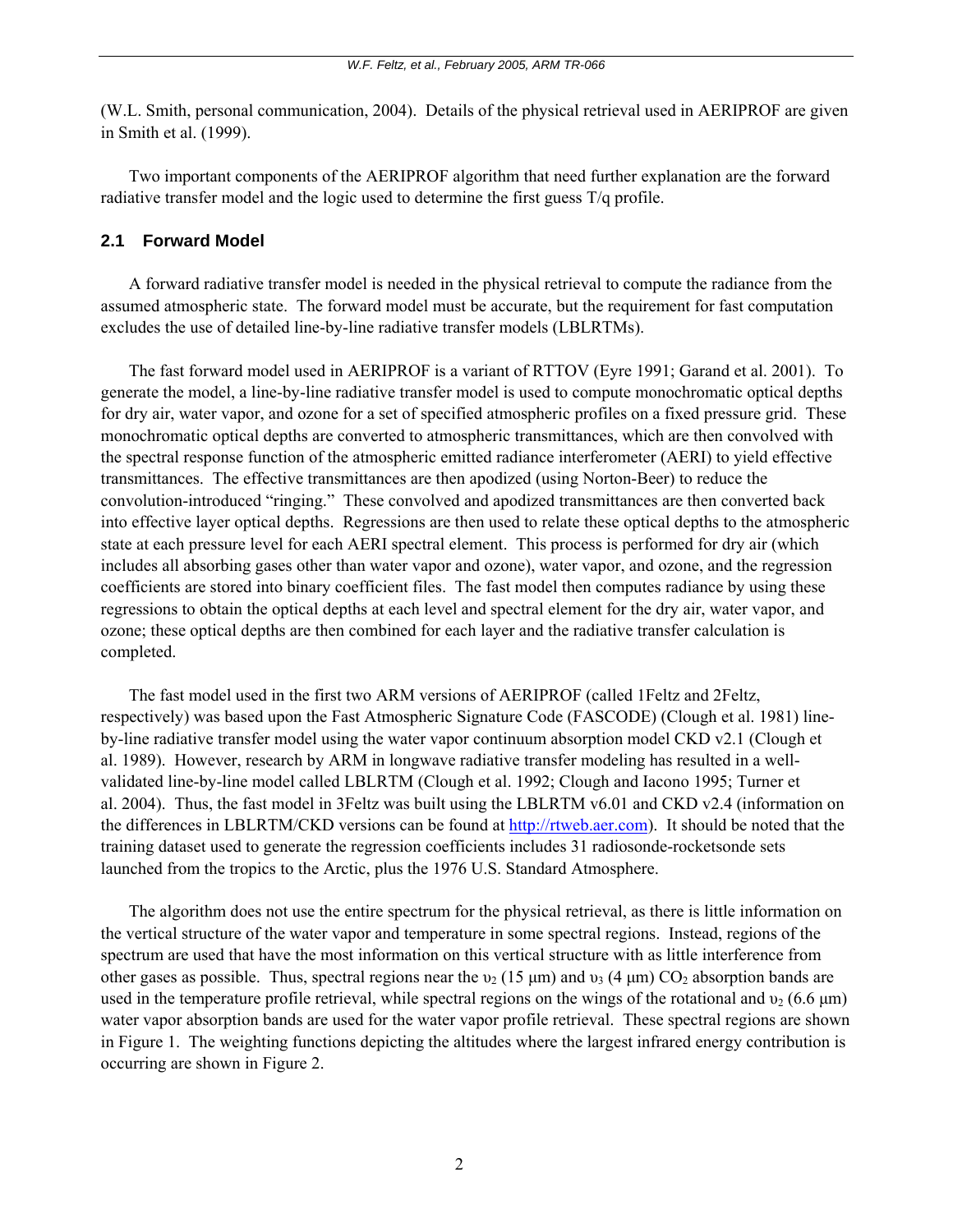<span id="page-6-0"></span>

**Figure 1.** An example of an AERI infrared radiance measurement at one wavenumber resolution. The colored regions indicate the part of the spectrum in which temperature (red) and water vapor (blue) profiles are derived using the AERI physical retrieval algorithm.

 Regression uncertainties and spectroscopic errors in the forward model require that a bias error spectrum be used in order to achieve closure between the observed and calculated radiance spectra. Operationally, the static bias spectrum is subtracted from the observed spectrum before each retrieval. The bias spectrum is determined offline by selecting a suite of radiosondes and using the fast model to compute the downwelling radiance. The bias spectrum is then computed as the mean difference between the coincident AERI observations and these calculations. Care needs to be taken to ensure that the radiosonde profiles used in the determination of the bias spectrum accurately represent the atmosphere (e.g., do not have a dry bias in the water vapor observations), otherwise the radiosonde errors will be introduced into the retrieval. The extensive work performed under the auspices of the ARM Water Vapor Intensive Operational Periods (IOPs) has shown that microwave radiometer (MWR) scaled radiosonde humidity profiles have less bias and variability in their water vapor calibration than the nominal unscaled radiosonde profiles (Revercomb et al. 2003; Turner et al. 2003). Therefore, MWR-scaled radiosondes from the LSSONDE Value-Added Procedure are used to determine the spectral bias used in the AERIPROF VAP. Six clear-sky profiles from May 1996 during conditions with average precipitable water vapor (PWV) for the Southern Great Plains (SGP) region  $\sim$  2 cm PWV) with no strong vertical gradients in the temperature or water vapor in the boundary layer were used to compute the bias spectrum. The resulting bias spectra for the 1Feltz / 2Feltz (based upon FASCODE) and 3Feltz (based upon LBLRTM) algorithms are shown in Figure 3. Note that the improvement in the absorption line parameters in the high-resolution transmission (HITRAN) database and the other improvements in the LBLRTM have resulted in a significantly smaller bias spectrum. In fact, because the bias spectrum is close to zero and spectrally flat in both the  $v_2$  and  $v_3$  CO<sub>2</sub> bands, AERIPROF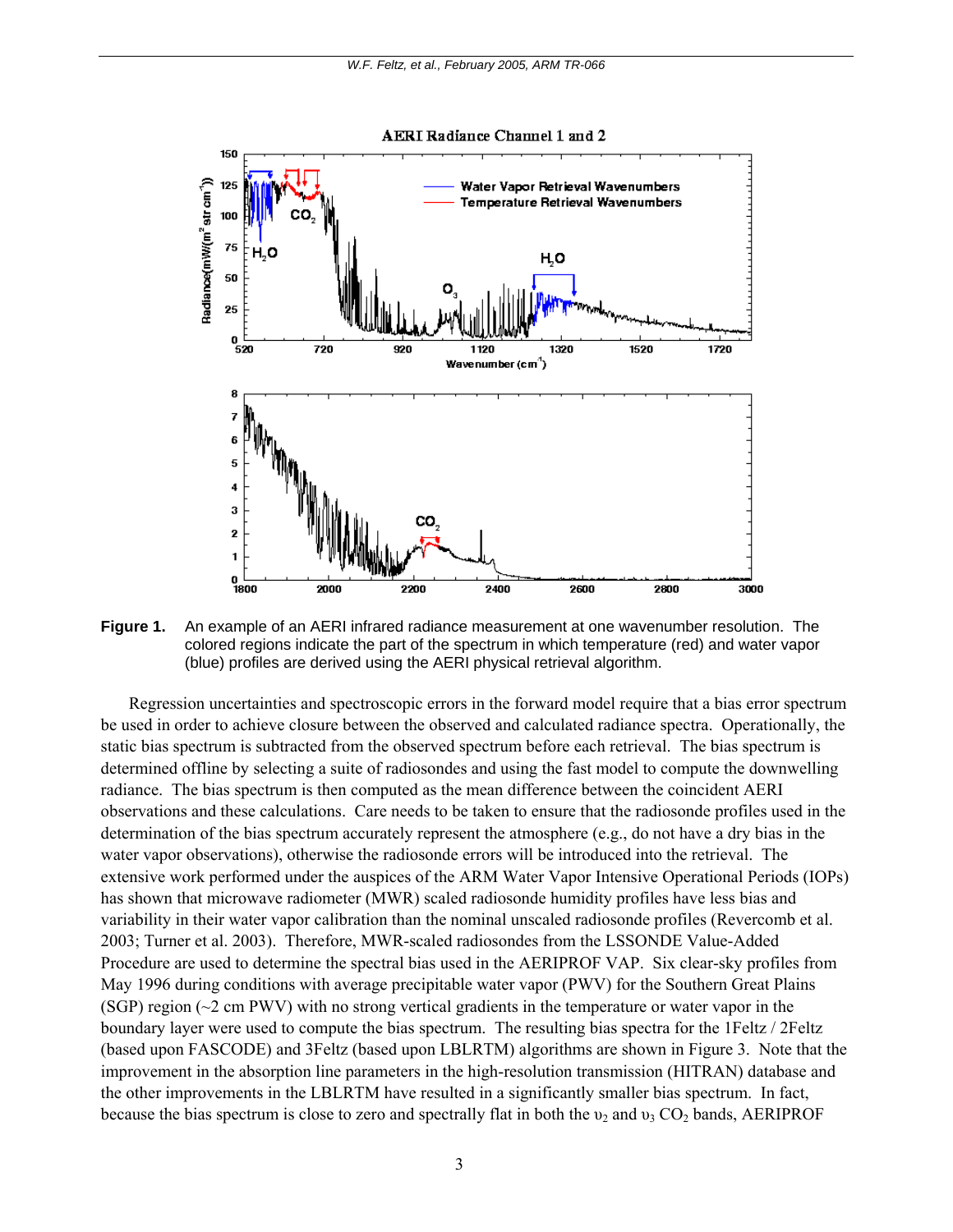<span id="page-7-0"></span>3Feltz does not apply a spectral bias for the T retrievals (although a bias is still applied for the retrievals of q). The goal is to minimize and eventually remove the bias spectrum as the spectroscopy and forward model construction improve.

 The radiosondes and associated fast model calculations are also used to compute an observed-versusmodel difference (root mean square [RMS]) spectrum. This RMS spectrum is used to determine when the retrieval has converged.



**Figure 2.** Weighting functions defined by ground-based AERI spectral regions (shown in upper right-hand corner of images). The two upper panels show example weighting functions for water vapor sensitive spectral regions while the two lower panels provide similar examples for temperature sensitive spectral regions used in AERIPROF.

#### **2.2 Construction of the First Guess Profile**

 As indicated above, the AERIPROF needs a first guess of the atmospheric state. This first guess can be a radiosonde profile, satellite retrieved profile, a profile from a numerical weather prediction model, or some combination of the above. Early (before 1992) versions of the code used a radiosonde formatted into a BRF (binary record format) file as the first guess; this option is still available in the algorithm by setting the input flags appropriately. However, to make the code operational for ARM, especially at the SGP boundary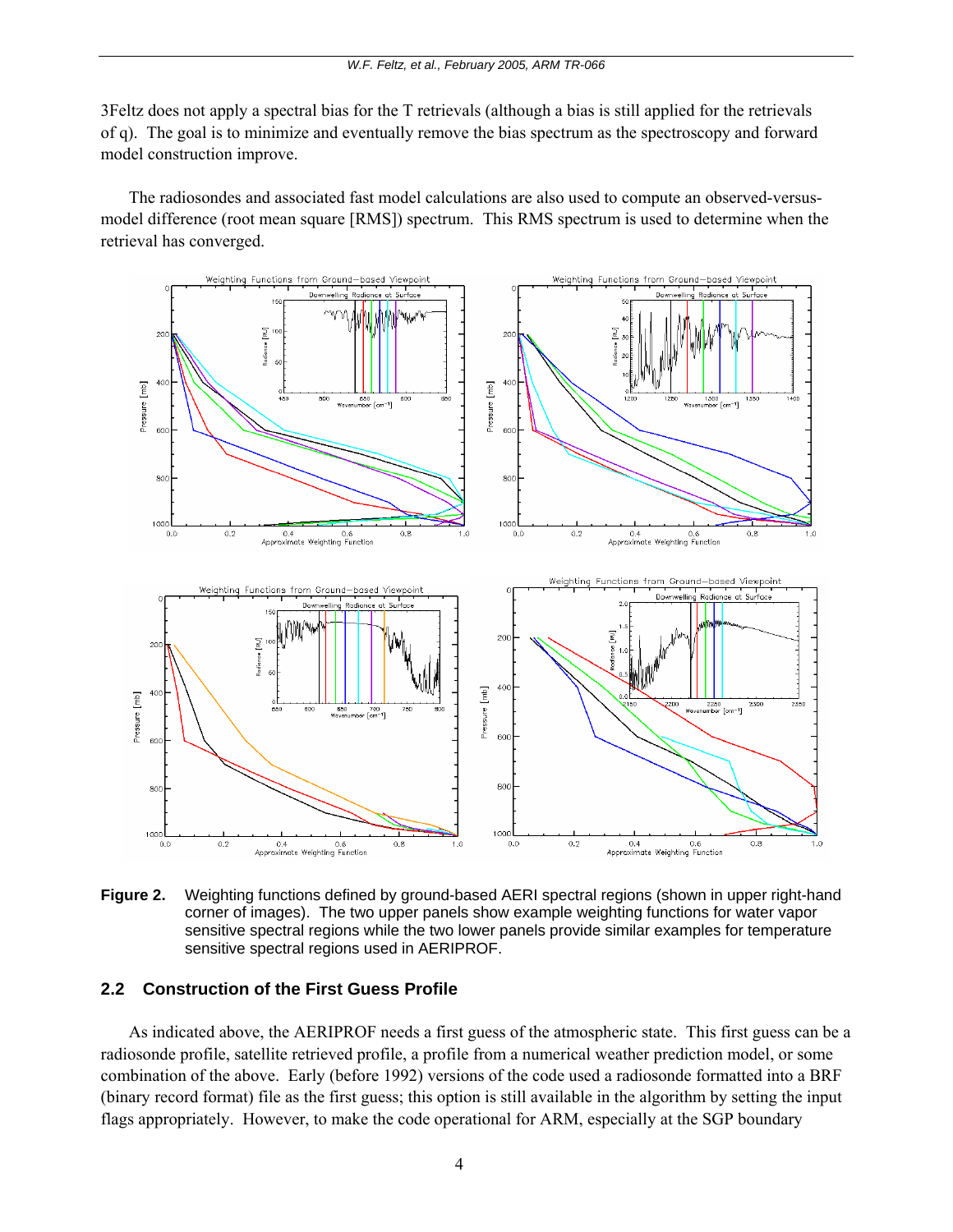<span id="page-8-0"></span>facilities where radiosondes are not launched regularly, a statistical retrieval was developed to derive a first guess profile directly from the observed radiance spectrum.



**Figure 3.** Mean spectral differences between observed AERI radiances and fastmodel calculations using MWR-scaled radiosondes as input into the model. The red line differences are from calculations based on the current fastmodel (developed from LBLRTM 6.01 in 2002) while the black line differences are from the old fastmodel developed in 1993 using FASCODE. Differences are only shown in regions where the AERI statistical and physical temperature and moisture retrievals use radiance information. The top panel includes spectral regions used in both the T and q retrievals, while the spectral regions in the middle and lower panel are used only in the q and T retrievals, respectively.

 The regressions used in the statistical retrieval were built using data from a large number of representative radiosonde profiles from the SGP region. Eigenvector analysis was used to relate the computed spectra from these radiosondes to the input atmospheric state profiles, allowing the atmospheric state to be retrieved statistically from the AERI's observed spectrum. Since the weighting functions for the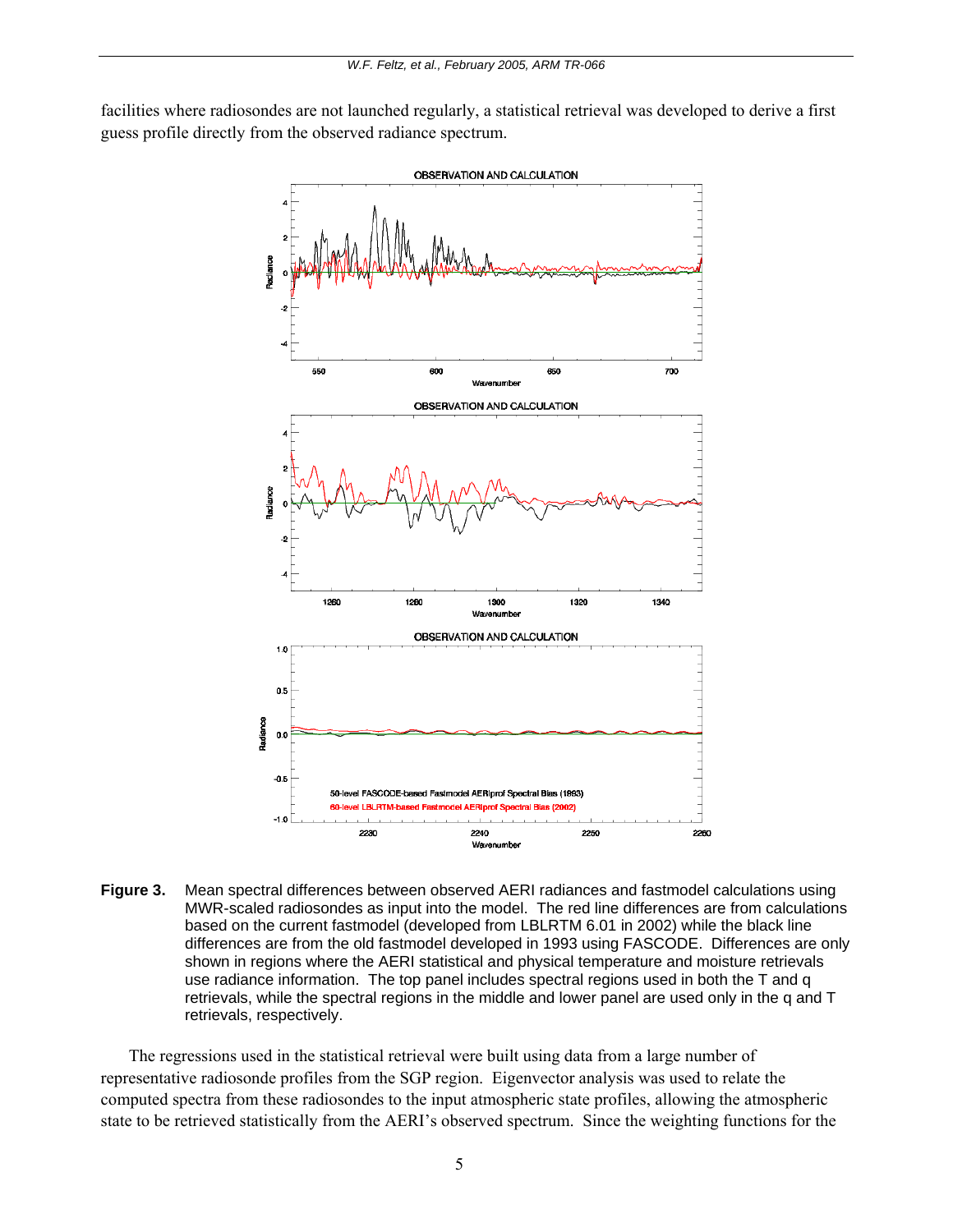spectral elements used in the retrieval peak at / near the surface, the statistically retrieved profile converges to the mean atmospheric state above the boundary layer (around 2-3 km AGL). This statistical retrieval is site dependent; for the SGP, over 1000 clear-sky radiosondes from July 1994 – May 1996 that covered a multitude of atmospheric conditions were used to generate the statistical retrieval eigenvectors/regression coefficients. The 1Feltz version of AERIPROF used this statistical retrieval as its only source of first guess information for the physical retrieval.

 Because the information content in the AERI radiance diminishes with height, the retrieved profiles (for both the statistical and physical retrievals) are limited to altitudes below approximately 3 km. However, if  $T/q$  profiles from other data sources are used as part of the first guess, more accurate profiles of  $T/q$  in the mid-troposphere can be realized. The 2Feltz version of AERIPROF (also called AERI-geostationary operational environmental satellite [GOES]) used the T/q profiles retrieved from the GOES radiance data in a 3 x 3 pixel (30 x 30 km region) around the AERI location as part of the first guess. The GOES profiles were blended with the statistical first guess that was described above between 2-3 km, where the statistical retrieval was used below 2 km, the GOES T/q profiles above 3 km, and a linear combination of the two in this altitude region. This merged profile was then used as the first guess profile for the physical retrieval. This merged first guess took advantage of the sensitivity of the GOES radiance observations to temperature and water vapor in the upper and middle troposphere and the AERI's sensitivity to the lower troposphere, resulting in retrieved T/q profiles that spanned the entire troposphere in clear sky conditions. However, the GOES T/q retrievals are not performed in cloudy (e.g., cirrus) conditions, and in these cases the first guess used in the 2Feltz version consisted solely of information from the statistical retrieval.

 To provide full tropospheric profiles of T/q for all conditions, an accurate source of middle and upper tropospheric data was needed that existed for all times and conditions. The Rapid Update Cycle (RUC) (Benjamin et al. 1994, 1995) numerical weather prediction model fulfilled this requirement. The RUC model assimilates in situ data from radiosondes and aircraft temperature reports, as well as remotely sensed data such as PWV and cloud top pressures from GOES and wind profiler data. As such, the middle and upper tropospheric profiles of T/q are reasonably accurate; however, the 20 km resolution of the model does not accurately portrait the thermodynamic state of the boundary layer. For example, the nocturnal temperature inversion is often not well captured by the RUC model, and biases in the RUC moisture profile in the boundary layer frequently occur. However, the RUC T/q profiles are computed every hour regardless of clouds, thus the RUC output is an optimal source of middle and upper tropospheric information for the AERIPROF first guess. The 3Feltz version combines the RUC and statistical first guess profiles in the same manner as the 2Feltz version combined the GOES data with the statistical first guess. The physical retrieval then modifies the merged first guess profile in the boundary layer to match the observed AERI radiance data to provide an accurate T/q retrieved profile.

 The AERIPROF algorithm has been extensively validated in clear skies in the SGP region. The water vapor profiles were compared to MWR-scaled radiosondes and Raman lidar data, showing agreement within 5% in RMS in the water vapor mixing ratio profiles (Turner et al. 2000). The retrieved temperature profiles were also compared with coincident radiosonde observations showing RMS differences of less than 1 K in the first three kilometers (Feltz et al. 2003a, 2003b).

 The fast transmittance model uses a fixed pressure level grid for the vertical coordinate, and thus the retrieved profiles are in terms of pressure instead of than height. However, the 1Feltz and 2Feltz versions of the algorithm used the hypsometric equation to interpolate the data to a fixed height grid. This introduces a small component of interpolation error into the retrieved profiles. Therefore, to preserve accuracy the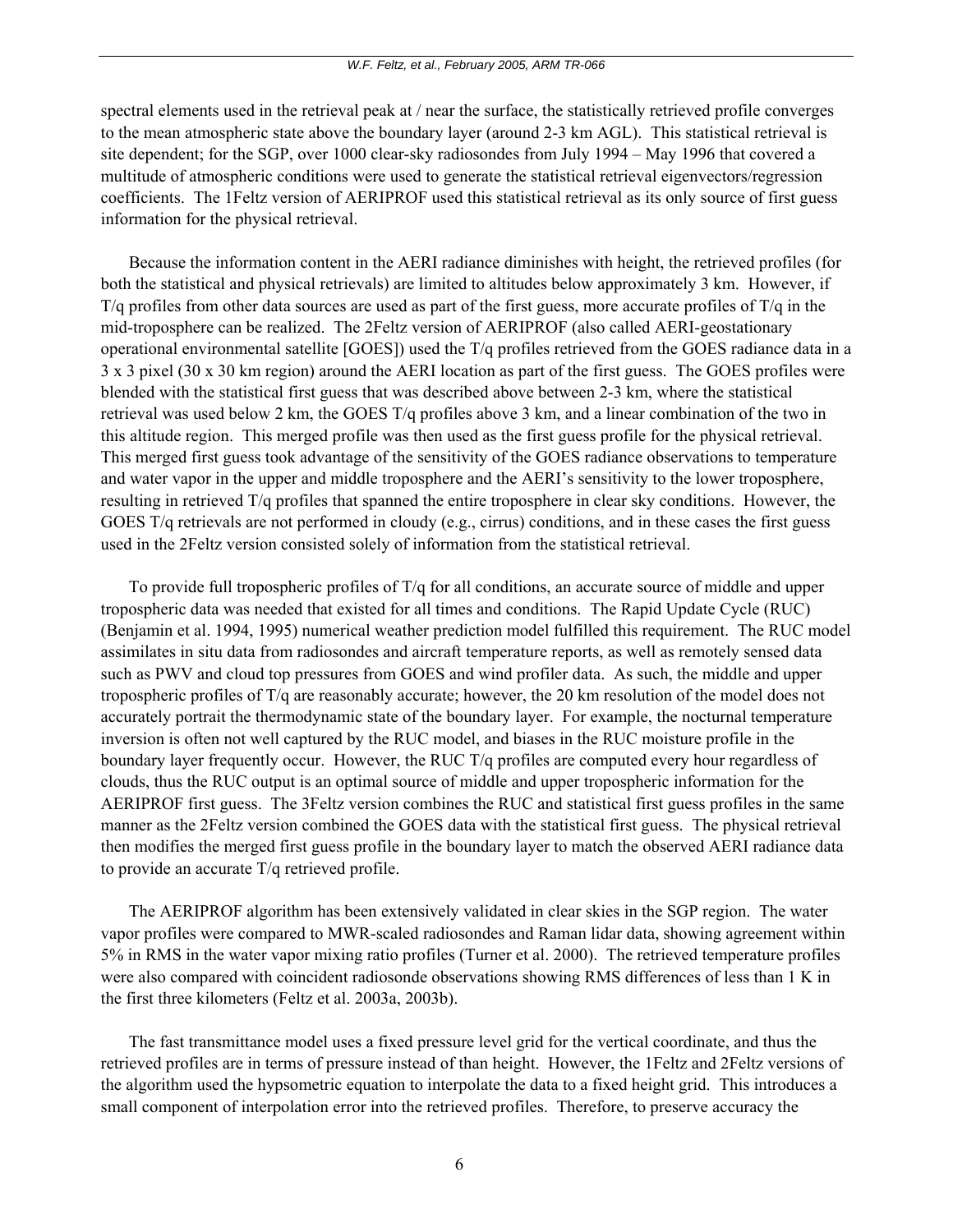retrieved profiles from the 3Feltz version of the algorithm are output on the original pressure grid. Because many of the ARM VAPs that use the AERIPROF data as input expect these profiles to be on a constant height grid, the retrieved profiles are also interpolated to a constant height grid. Therefore, the 3Feltz output files generated by ARM contain the same data on two different vertical grids.

 Another improvement in the 3Feltz version of AERIPROF, relative to the earlier versions, is that the T/q profile is provided for every AERI sample regardless of the success of the physical retrieval. This was only possible because the algorithm uses RUC data as part of the first guess profile. If the retrieval is performed and converges successfully, then the output profile is the physically retrieved profile. However, if the retrieval is unsuccessful (e.g., clouds are too low, algorithm is unable to converge, or one of the quality checks indicates a problem with the physically retrieved profile) then the RUC profile is used as the output sample. A special field (named "profile source flag") indicates where the AERI data provided information in the output profile.

 Figures 4 and 5 provide examples of 24-hour cross sections of AERIPROF temperature and moisture retrievals, with Figure 5 magnifying the boundary layer on 12 June 2004. This case was selected because the illustration shows (a) low clouds, (b) mid-level clouds, (c) spikes in the AERI retrieved temperature due to cloud-contaminated radiance, and (d) a nighttime inversion. Cloud base boundaries (as measured by the Vaisala ceilometer, one of the input datastreams used in AERIPROF) are indicated by the plus signs. These cross sections show the diurnal cycle of nighttime inversion development between 0000 – 1200 Universal Time Coordinates (UTC) and daytime boundary layer growth due to solar radiation input to the surface from 1200 – 2400 UTC. The third panel within each of these figures shows where AERI radiance data (green area) are influencing the RUC profile background (orange area). This feature (allowing RUC-only profiles to be included in the output file when no AERI retrieval is possible) was included so that continuous records of T/q are available to downstream VAPs that utilize the AERIPROF data. Notice that AERI retrievals are not available during times of extensive clouds (between 1500-1800 UTC). There are even some retrieval instabilities when clouds are not detected by the lidar but are still within the field of view of the AERI (seen as warm spikes in the retrieved temperature between  $1800 - 2100$  UTC on this day). These cloudcontaminated retrievals can be identified by comparing PWV computed from the AERIPROF retrieved q profile with the MWR's retrieved value, if the MWR's PWV is not used as a constraint in the AERIPROF retrieval (the ARM default is to not use MWR data in the retrieval for this reason). Figure 6 shows three comparisons of radiosondes and AERIPROF retrievals at 0530, 1130, and 2330 UTC on 12 June 2004. Notice that in general temperature differences are less than 1K, while water vapor mixing ratio differences grow as the magnitude of the vertical gradient in the radiosonde profile increased. The 1130 UTC profile shows rapid transitions of water vapor gradient in the vertical; the infrared weighting functions are too broad at this altitude to resolve this structure. The AERI retrieval then represents a mean water vapor amount over a larger altitude depth than is resolved in the radiosonde profile. Notice that the 2330 UTC mixing ratio structure has become well mixed by late afternoon and the AERI retrieval represents this structure quite well due to the smooth vertical nature of the water vapor profile.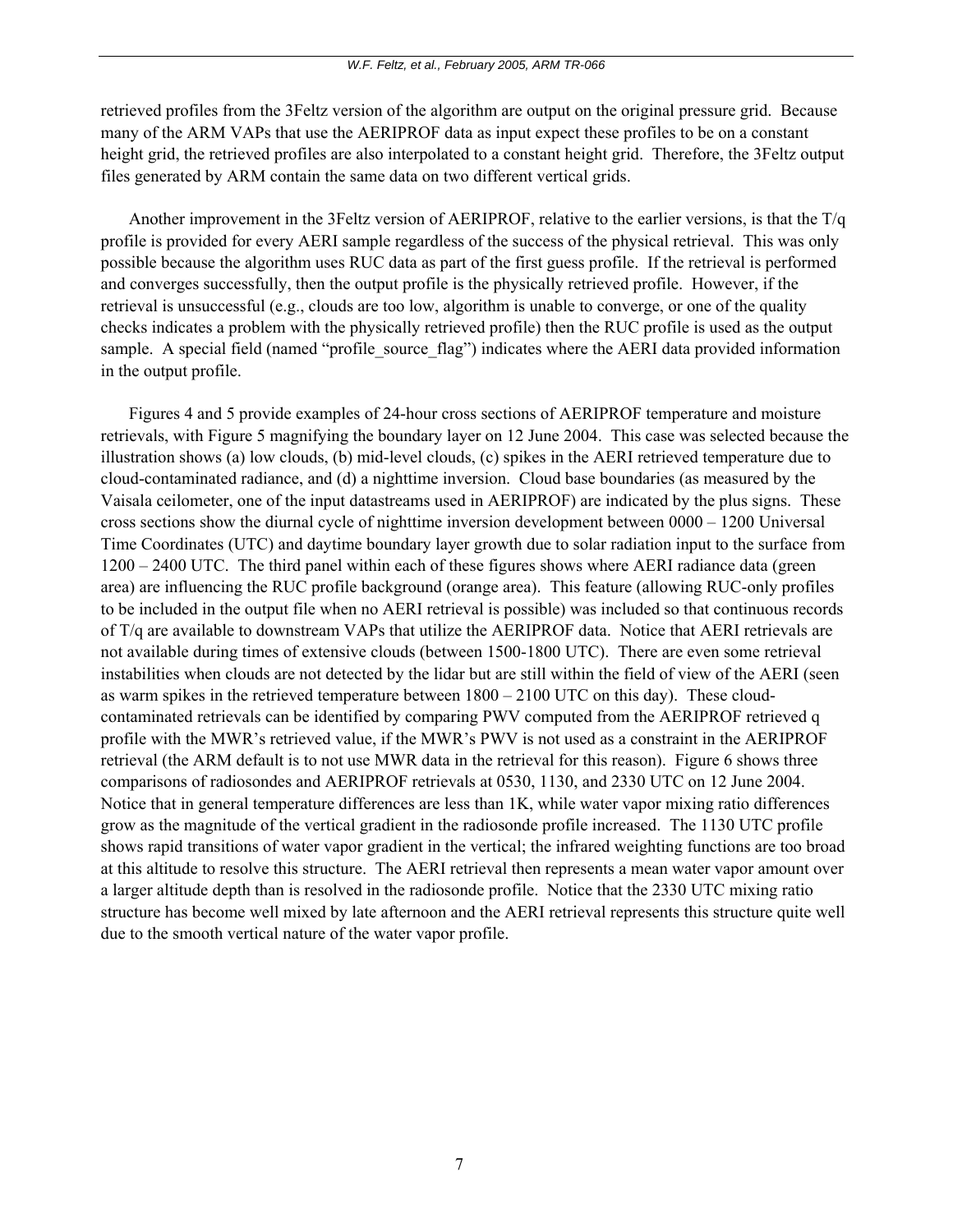<span id="page-11-0"></span>

**Figure 4.** AERIPROF time-height temperature, moisture, and data availability cross sections indicating where RUC profiles and AERIPROF retrievals are available from the surface to 14 km for 12 June 2004 at the SGP central facility.



**Figure 5.** Same as Figure 4, but highlighting the lower troposphere.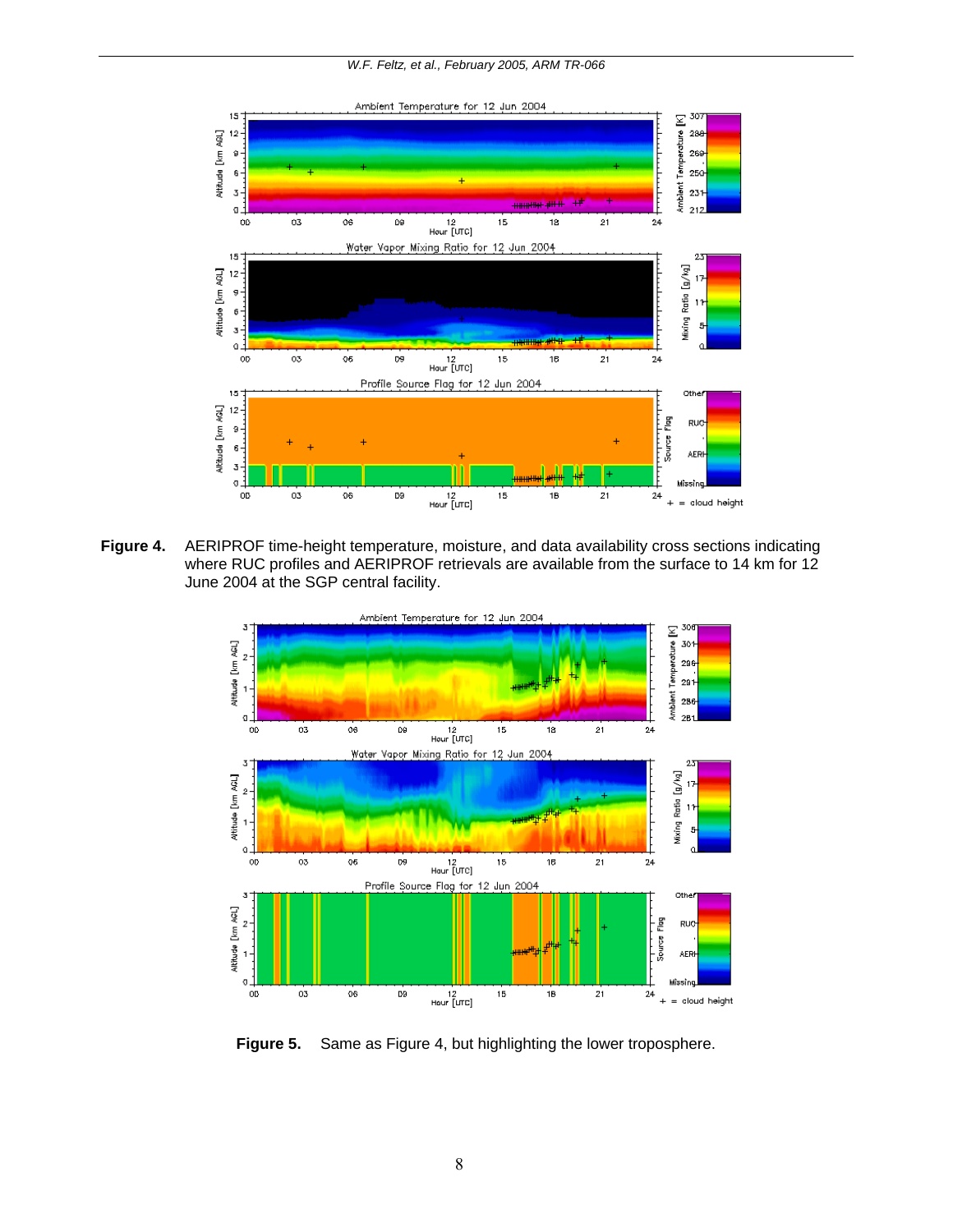<span id="page-12-0"></span>

**Figure 6.** Several examples of AERIPROF temperature and water vapor retrievals compared to radiosonde launches on 12 June 2004.

#### **3. Algorithm Overview**

 The AERIPROF algorithm is written primarily in Fortran77 and consists of over 100 separate subroutines and functions. It runs on Unix workstations (both Solaris and Linux). Many of these functions, listed in the order they are called, are briefly described in Appendix B. The AERIPROF routine reads in ARM data directly from netCDF files and thus must be compiled with the netCDF library. Two input files are used to control the routine's execution, and several static binary coefficient files are read in by the routine. The binary coefficient files contain the fast model regression coefficients, the regression coefficients used to generate the statistical first guess, and the bias and RMS spectra. The routine creates three output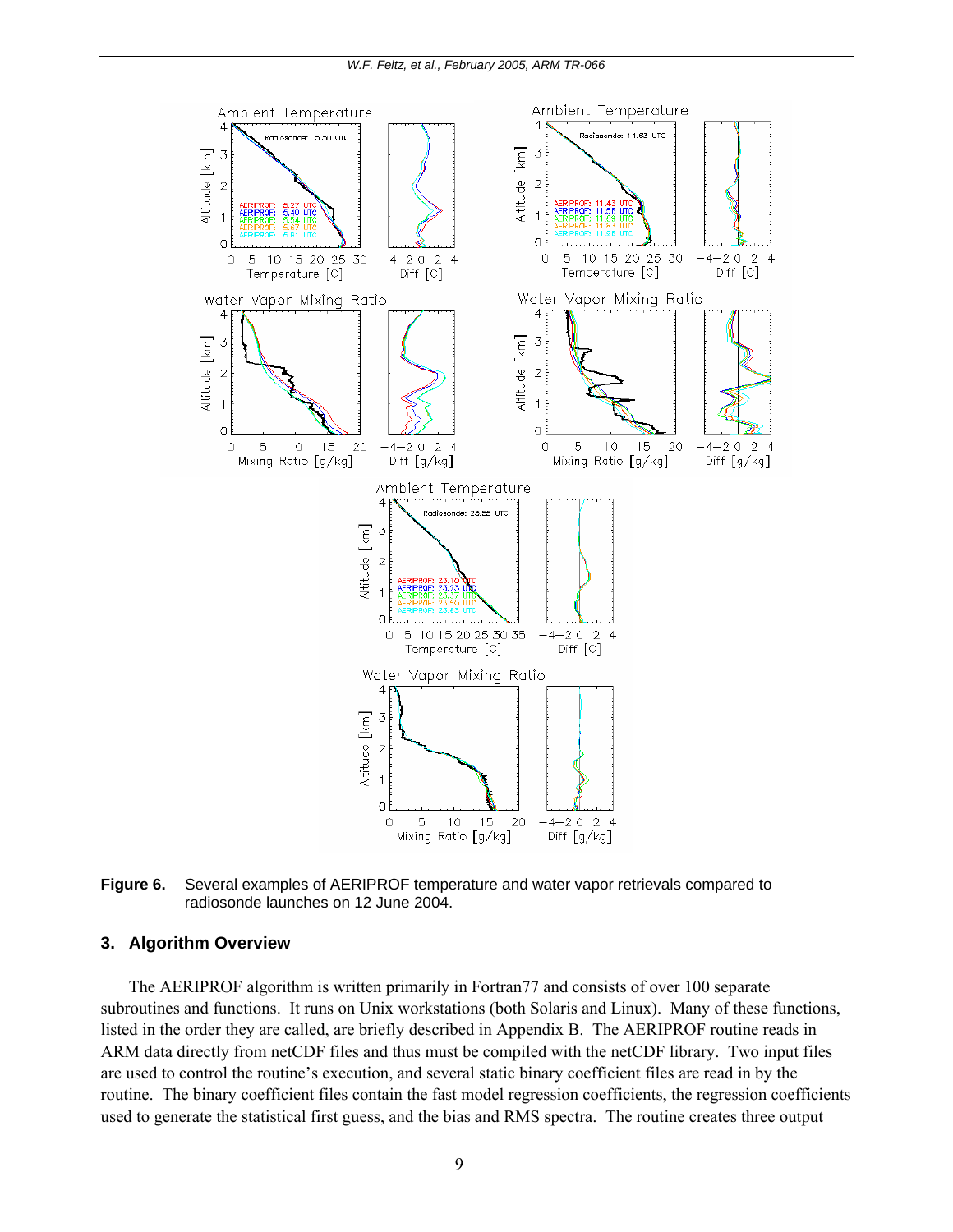files for each run: a netCDF file containing the first guess profiles used in the physical retrieval (named *yyyymmddFG.cdf*), a netCDF file containing the physically retrieved profiles with the RUC profiles inserted for samples where the retrieval did not converge (named *yyyymmddAP.cdf*), and an ascii log file. The algorithm processes one day at a time.

To execute the algorithm, the typical command line is

% aeripl60 yyyymmdd 1 AERIPLUS.VIP

where the first argument is the date to process, the second argument turns on  $(1)$  or off  $(0)$  the ascii output to the screen, and the third argument is the name of the "variable input parameter" (VIP) file. The VIP file defines the paths needed by the algorithm to find the input data and the binary coefficient files. It also contains some of the basic toggle switches that can be used to preferentially select one data source over another (e.g., to use the cloud base height from the Vaisala ceilometer instead of from the micropulse lidar). An example of a VIP file used at CIMSS is given in Appendix C.

 The other critical input ascii file that controls the execution of the algorithm is the "static input parameter" (SIP) file, which is expected to have the name AERIPLUS.SIP. (Note that the path to this file is defined in the VIP file.) The SIP file defines many of the thresholds and sets many of the options needed by the retrieval algorithm. For example, the SIP file example in Appendix D has a maximum cloud pressure allowed (CloudSearchMaximumPressure) set to 800 mb; therefore, if a cloud is located at a level of higher pressure (i.e., closer to the surface) then the retrieval is not performed. Care should be exercised when changing the SIP file parameters, as in some cases the quality of the retrieved profiles can be greatly affected. In general, the SIP file is only changed when it is desirable to run the algorithm in a special research mode.

 Logic flow charts for AERIPROF are given in Appendix E. Flowchart 1 contains an overview of the retrieval logic. The retrieval is initiated with using the command line described above. The AERI radiances, surface data, numerical weather prediction (NWP) (RUC) profiles, and ceilometer data are read into the AERIPROF.f module where data quality control and time interpolation preprocessing is implemented. The data arrays are the passed into the core retrieval routine called aeriret.f. Several quality control tests are applied at the beginning of the aeriret.f module; these are described in more detail in following flowchart descriptions. Within aeriret.f an optimal first guess is calculated and used within a physical retrieval. The retrieval is iterated to minimize the difference between the AERI radiance observation and forward calculation until a fixed residual threshold is met. If the threshold is not met or the residual begins to increase instead of decrease then retrieval is aborted and flagged. A quality control flag is applied to each possible retrieval and the resulting profiles and flags are written to netcdf output files containing the derived first guess and physical retrievals. An ascii log file also contains information with regard to retrieval quality and provides a useful tracking mechanism for algorithm problems.

 Flowchart 2 describes the global inputs and preparation logic for AERIPROF. The VIP file is read into AERIPROF, which defines input file paths/names and determines if files exist at all. The SIP file defines algorithm threshold and science parameters after which all auxiliary input files are read. After input files and global attributes are ingested into AERIPROF, each input data type is quality controlled and put into array structures.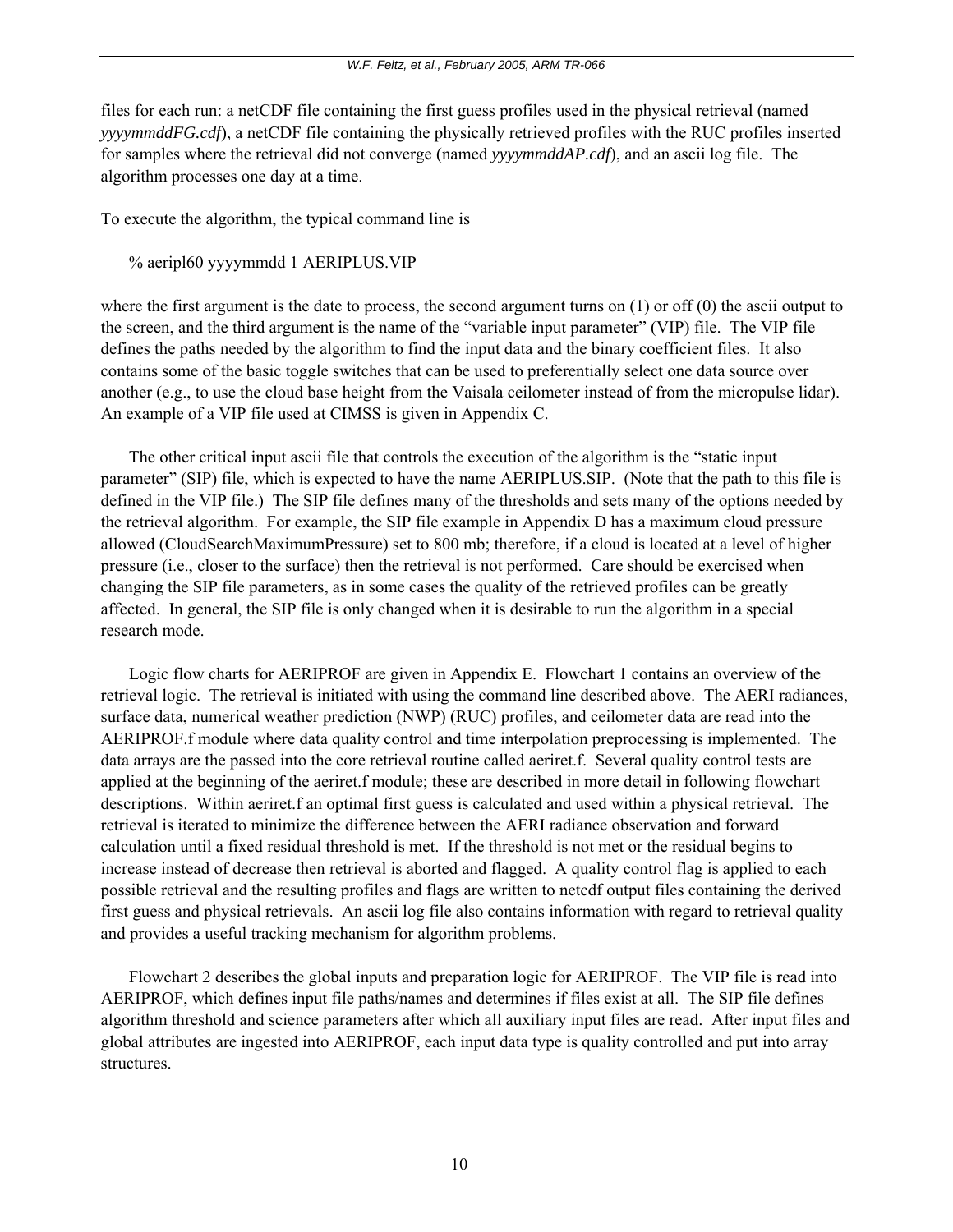Preprocessing, quality control, and interpolation of auxiliary data to AERI radiance time steps are shown in flowchart 3. AERI radiances are ingested and apodized to reduce the impact of the instrument response function. AERI radiances are then converted to brightness temperature and quality control of the AERI spectrum is performed. This primarily involves checking for negative radiances and making sure the radiance is within a certain min/max brightness temperature regime. If the quality control tests are not passed then this record is flagged and sent directly to the output netcdf file. When an observed radiance spectrum successfully passes quality control, the auxiliary datasets, including the hourly RUC2 analysis, are then interpolated to the AERI sample time.

 The core routine (aeriret.f; flowchart 4) contains the essential the retrieval calculation logic. After preprocessing, the appropriate spectral elements (regions defined within the SIP file) are extracted for use in the retrieval inversion methodology. Several spectral tests are performed to determine if the AERI radiance contains emission from clouds. If lidar data exists and the pressure at the cloud base height is above the maximum pressure defined in the SIP file, then the retrieval is skipped with a quality control flag indicator. If the cloud base is above this pressure level, then a spectrum with cloudy emission occurring at that level is computed and an "under cloud" retrieval is attempted within the aeriret.f routine. AERI radiances with no lidar data associated with them are checked for clouds by comparing the brightness temperatures between an opaque  $CO<sub>2</sub>$  line and an infrared window spectral element. This difference must be greater than the threshold defined in the SIP file. If this test is not passed (which is a strong indication that a cloud exists within spectrum) the spectrum is flagged as cloudy with no cloud base height determined and the retrieval is skipped. If the AERI radiance spectrum is determined to be clear or containing emission from a cloud higher than the maximum pressure level (where the base is defined by active lidar system) the spectrum is passed to the module getpro.f where the first guess is derived. The methodology within this subroutine is described in section IV above. The first guess is then passed back to aeriret.f and surface moisture (the source is specified by the SIP file) is inserted into the surface level of the profile along with a surface temperature derived from the 15 µm region of the AERI radiance. This first guess is then smoothed (smoothing parameters defined in the SIP file) and this smoothed first guess will be written to the FG.cdf output file. The first guess is now used within the physical retrieval methodology (flowchart 5). The physical retrieval must pass a series of quality control checks and then is sent to the physical retrieval netcdf output file. If the retrieval does not pass quality control then the time-interpolated RUC profile is sent to the output file with a flag indicating that the profile is all RUC. After processing this record the loop continues on to the next record.

 Flowchart 5 describes the physical retrieval procedure (described in detail by Smith et al. 1999). The first guess can be scaled to match the total precipitable water vapor value from microwave radiometer data. Currently, this scaling is not performed within AERIPROF so that the MWR data can be used as an independent way to evaluate the AERIPROF retrievals. If the radiance was determined to contain clouds (via aeriret.f) the subroutine cloud2c.f computes a simulated cloudy spectrum using the first guess profile and cloud base height. Once this is done or the spectrum is clear, a total transmittance is calculated from the fast model (described in section III) from which radiance is computed in radcalc.f. The onion peel inversion methodology is accomplished with subroutines getrstr.f, ccam2.f, and recret.f. Adjustments to the former first guess profile are applied to create a new first guess profile. This profile is quality controlled and differences between the calculated radiance and observed radiance is integrated into a single RMS difference for all spectral elements used in the retrieval, which must pass a convergence threshold set in the SIP file. If this threshold is not passed then the procedure in flowchart 5 is repeated. In addition, if the RMS difference is not reduced through the iteration procedure then the physical retrieval is aborted and flagged as invalid. When the convergence criteria are met within a fixed number of iterations (defined in the SIP file) the retrieval is passed to the output file with proper flags ending the physical retrieval for this record.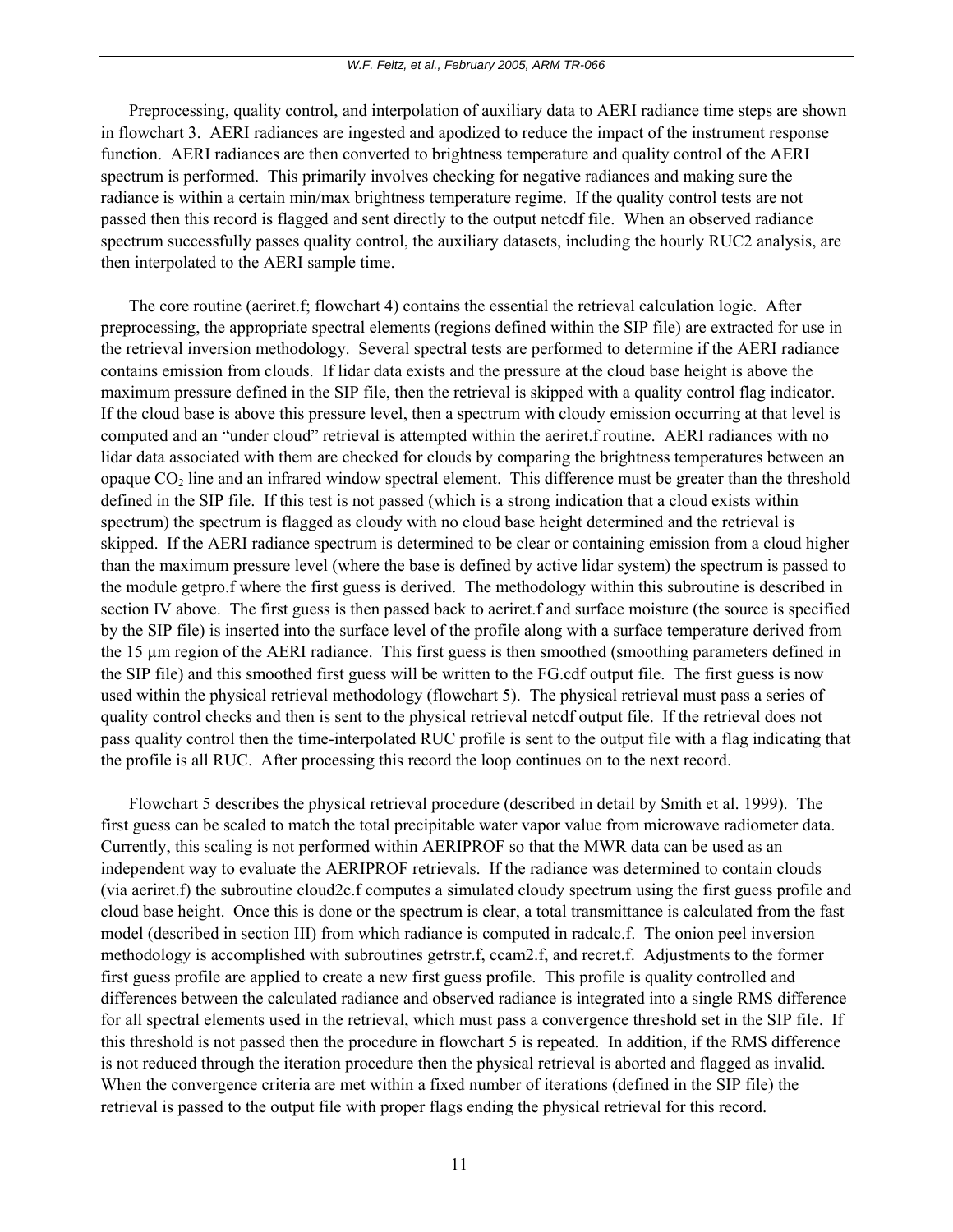## <span id="page-15-0"></span>**4. Quality Control**

 Below is a description of quality control checks for the input data for the AERIPROF retrieval algorithm and the retrieved AERI profiles.

## **4.1 Input File Quality Control**

Surface data:

- 0: Surface data OK
- 1: Surface dewpoint calculated with AERI relative humidity due to bad surface station dewpoint
- $>$  2: Quality control flags within surface station meteorological data indicate that one of more of the surface temperature, pressure, or relative humidity is bad

Lidar data:

- 0: Lidar data OK
- 1: Fog/condensation on lidar window
- 2: No data within AERI specified period
- 3: No valid data found within LIDAR file

## **4.2 Retrieval Profile Rejection Flags**

These flags are assigned to each AERI record number (radiance) that is processed through AERIPROF and are available in the AERIPROF physical retrieval netcdf file. Note that multiple error conditions might be possible for any given sample; however, the algorithm only reports the source of the first error condition encountered.

- 0: OK retrieval has passed all quality control checks
- 1: Double saturation two levels in the first guess, iterated guess, or physically retrieved profile are at 100% saturation
- 2: Sky conditions uncertain conflicting cloud information is occurring between the lidar and AERI spectra
- 3: Low cloud a cloud exists that is at an altitude below that corresponding to the maximum pressure level defined in the SIP file
- 4: Cloud signal too large if lidar data are unavailable and AERI radiances show brightness temperature differences between the most opaque  $CO<sub>2</sub>$  region and window spectral region that are below the threshold set in the SIP file
- 5: Residual too large if the residual after maximum iterations is not below residual threshold set in SIP file or convergence fails before all iterations and residual not below threshold
- 6: NULL input AERI radiances do not exist in AERI radiance netcdf file
- 7: Negative radiances if negative radiances exist in AERI radiance after apodization
- 8: Gross-error check failed radiance tests performed in aeriqc.f
- 9: Hatch-open test failed AERI radiances show brightness temperature differences of less than the SIP-defined threshold between the most opaque  $CO<sub>2</sub>$  region and window spectral regions
- 10: No RUC data No upper level temperature and moisture data available, retrieval is performed but only from surface to three kilometers using the regression retrieval as a first guess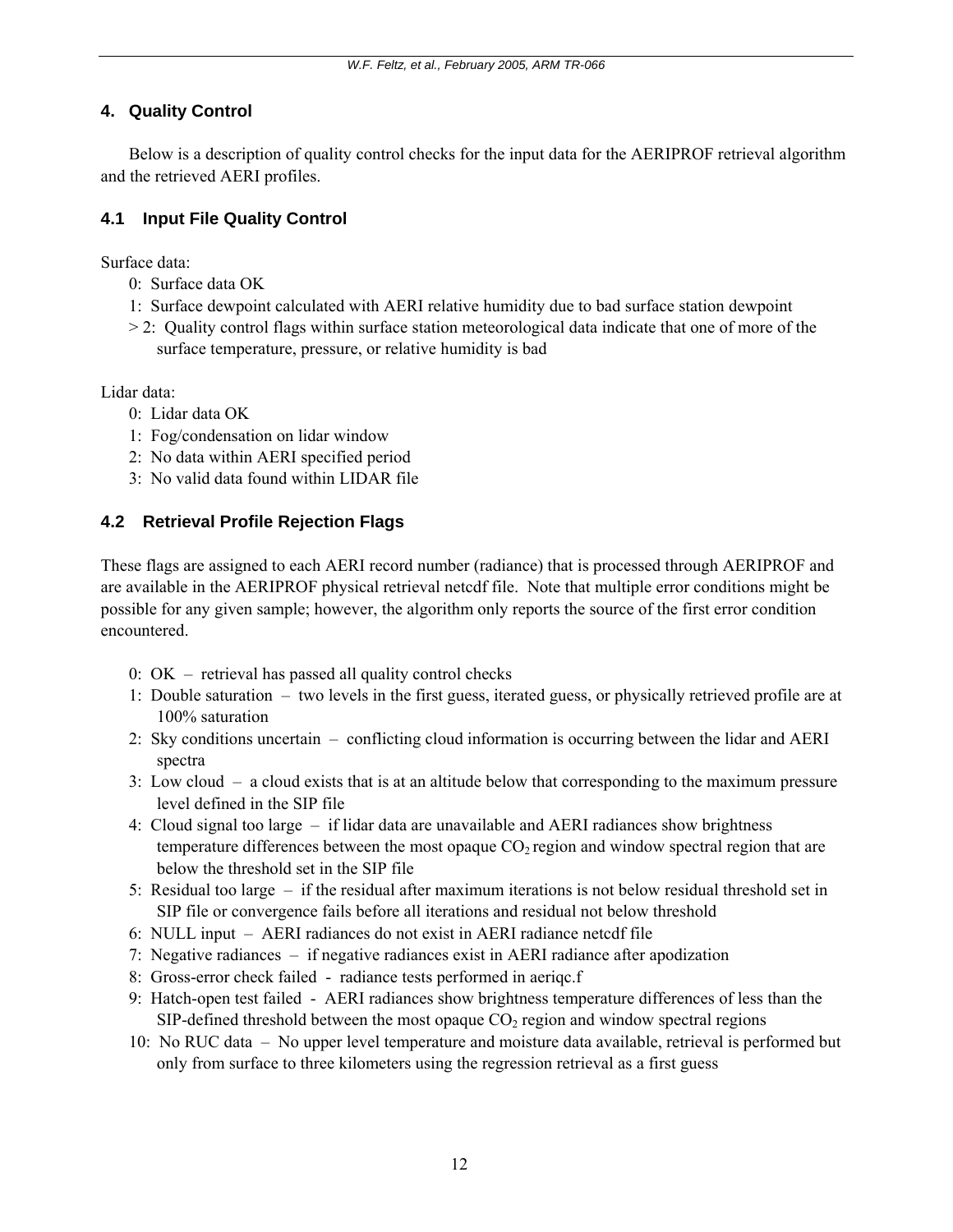<span id="page-16-0"></span>Note: Flags 1-9 indicate why the AERIPROF physically retrieved profile is not output. For these samples, the 3Feltz algorithm inserts the RUC profile into the output netCDF file.

### **5. Implementation by the ARM Program**

 To facilitate upgrades to the AERIPROF algorithm and to provide a common user interface to match the look-and-feel of the other VAPs, ARM developers have elected to use a controlling "wrapper" script to execute this VAP. This script, which is written in Perl, copies the needed input data from the ARM data tree into a working directory defined by the VIP file and renames them appropriately. The script then executes the AERIPROF executable that generates the three output files indicated above. The wrapper script then executes an "ingest" routine that reads in the physically retrieved profiles in the *AP.cdf* file and writes them into a netCDF file that follows ARM's data file standards. A set of quicklook images are then created and the working directory is cleaned up. The data that was output into the first guess netCDF *FG.cdf* file is not kept.

 The AERIPROF algorithm requires AERI radiance data from both channel 1 and channel 2 (500-1800 and  $1800-3000 \text{ cm}^{-1}$ , respectively) and surface pressure and humidity data. However, more accurate retrievals can be realized if information is available on the temperature and water vapor profile in the middle and upper troposphere (from the RUC model, the GOES retrievals, or interpolated radiosondes, in order of preference). In addition, if the retrieval is performed in cloudy conditions, a measurement of the cloud base height from the Vaisala ceilometer, the micropulse lidar, or the Belfort laser ceilometer greatly improves the algorithm's ability to discriminate the cloud signal from the T/q signal. Finally, an estimate of the PWV from the MWR greatly improves the statistical first guess; however, not using the MWR data in the retrieval allows it to be used by the investigator as an independent source of quality control.

 An additional input, which has only been used in research mode, is the water vapor profile observed by the Raman lidar. Since there is absorption by water vapor in the  $CO<sub>2</sub>$  bands used for the temperature retrieval, inputting an accurate water vapor profile will significantly improve the accuracy of the retrieved temperature profile. If Raman lidar data are found in the directory specified by the VIP file, these data will be used for the water vapor profile and the retrieval algorithm will only retrieve the temperature profile. However, since the Raman lidar data are not available away from the SGP central facility, this option is not used operationally in ARM.

We summarize the input data and its criticality for the AERIPROF algorithm as follows:

### Required:

- sgpaeri01ch1C1. $\{a1,b1\}$
- sgpaeri01ch2C1. $\{a1,b1\}$
- sgp1smosE13.a0 or sgpthwapsC1.a1 or sgpokmesoxxxx

### Highly recommended:

• sgpvceilC1. $\{a1,b1\}$  or sgpmplnorC1.c1 or sgpblcC1.a1

### Optional:

• sgpmwrlosC1. $\{a1,b1\}$  recommended, unless desired to use for independent quality control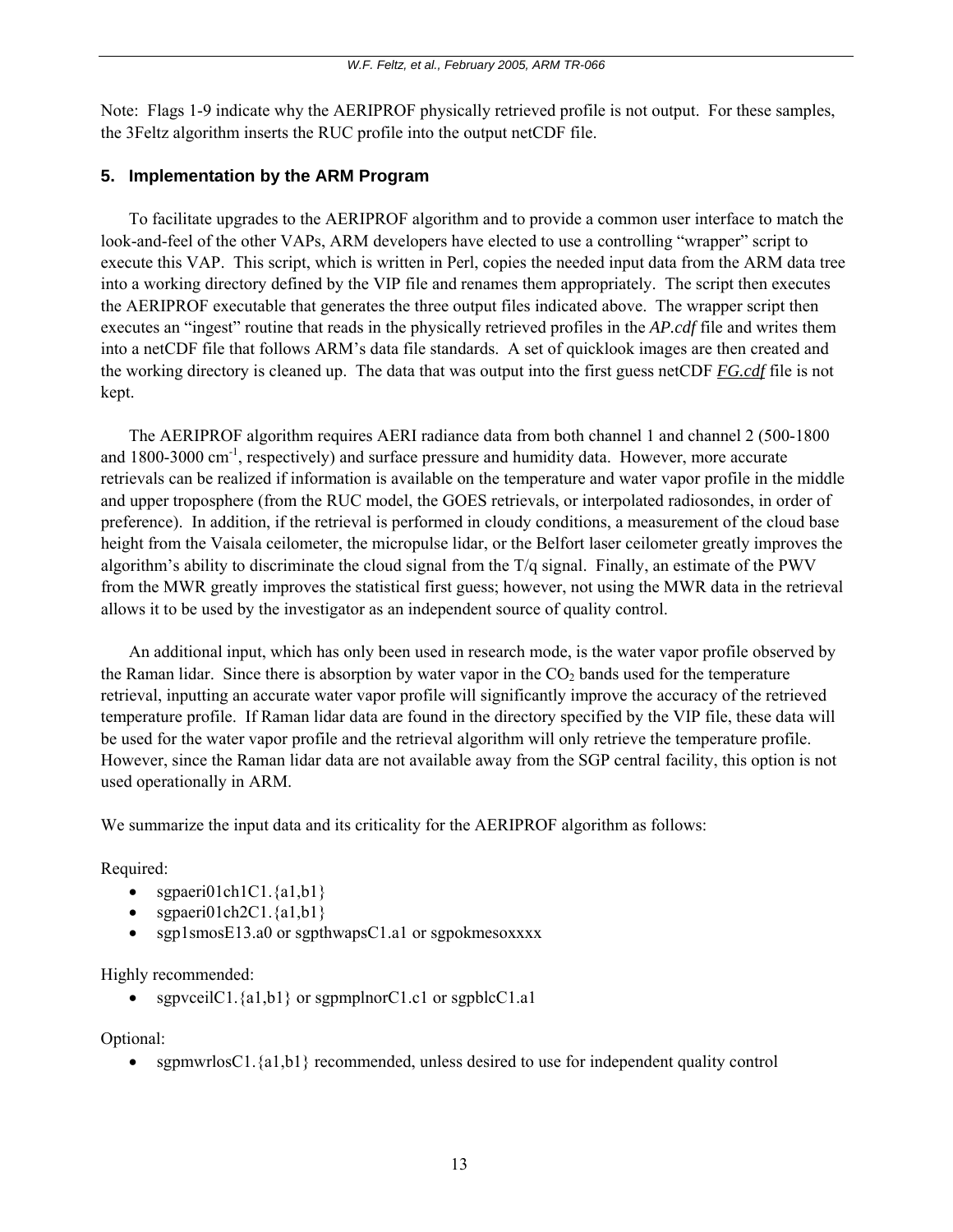<span id="page-17-0"></span>Research mode:

• sgp10rlprofmr1turnC1.c1

### **5.1 Output data**

As mentioned above, the AERIPROF algorithm runs inside a wrapper script, and not all of the output files generated by the AERIPROF binary are written into the ARM data tree. The output files created by the AERIPROF algorithm are

 yyyymmdd.log - ascii log file that is not kept yyyymmddFG.cdf - netCDF file with first guest profile that is not kept yyyymmddAP.cdf - ingested as sgpAERIPROF3feltzC1.c1

### **5.2 AERIPROF Retrieval Notes of Interest:**

Listed below are issues which AERIPROF users should be aware of when executing the AERIPROF code. The issues are caveats and notes of interest that may help users understand retrieval profile irregularities.

- a) For optimal retrieval results, surface moisture and a best guess of atmospheric state from an NWP model (i.e., RUC2) should be provided at a minimum as input to AERIPROF.
- b) During climatologically dry periods, high thin clouds (greater than 5 km) may not be detected by the Vaisala lidar and the AERI radiances may be declared clear because of the lack of significant impact on the atmospheric microwindows within the spectra. This may cause the AERI water vapor profile to moisten due to the contribution of the cirrus emission within the water vapor retrieval regions. Further work needs to be done to provide quality control during these meteorological regimes.
- c) A quality control test (that has yet to be implemented in AERIPROF) to remedy issue (b) is to compare the integrated water vapor from AERI to the microwave radiometer. The water vapor amounts should increase significantly during periods of cloud contamination within the AERI radiances.
- d) The statistical regression retrieval for AERIPROF is SGP site specific. New regression datasets need to be developed for the other ARM sites to apply this retrieval methodology. In addition, good quality NWP model profiles would be needed for the NSA, TWP, Darwin, and for the specific locales where the ARM Mobile Facility is deployed.

### **6. References**

Ackerman, T, and G Stokes. 2003. "The Atmospheric Radiation Measurement Program." *Physics Today*  **56**:38-45.

Benjamin, SG, KJ Brundage, and LL Moron.1994. "The Rapid Update Cycle. Part I: Analysis/model description." Technical Procedures Bulletin No. 416, NOAA/NWS, 16 pp. (National Weather Service, Office of Meteorology, 1325 East-West Highway, Silver Spring, MD 20910).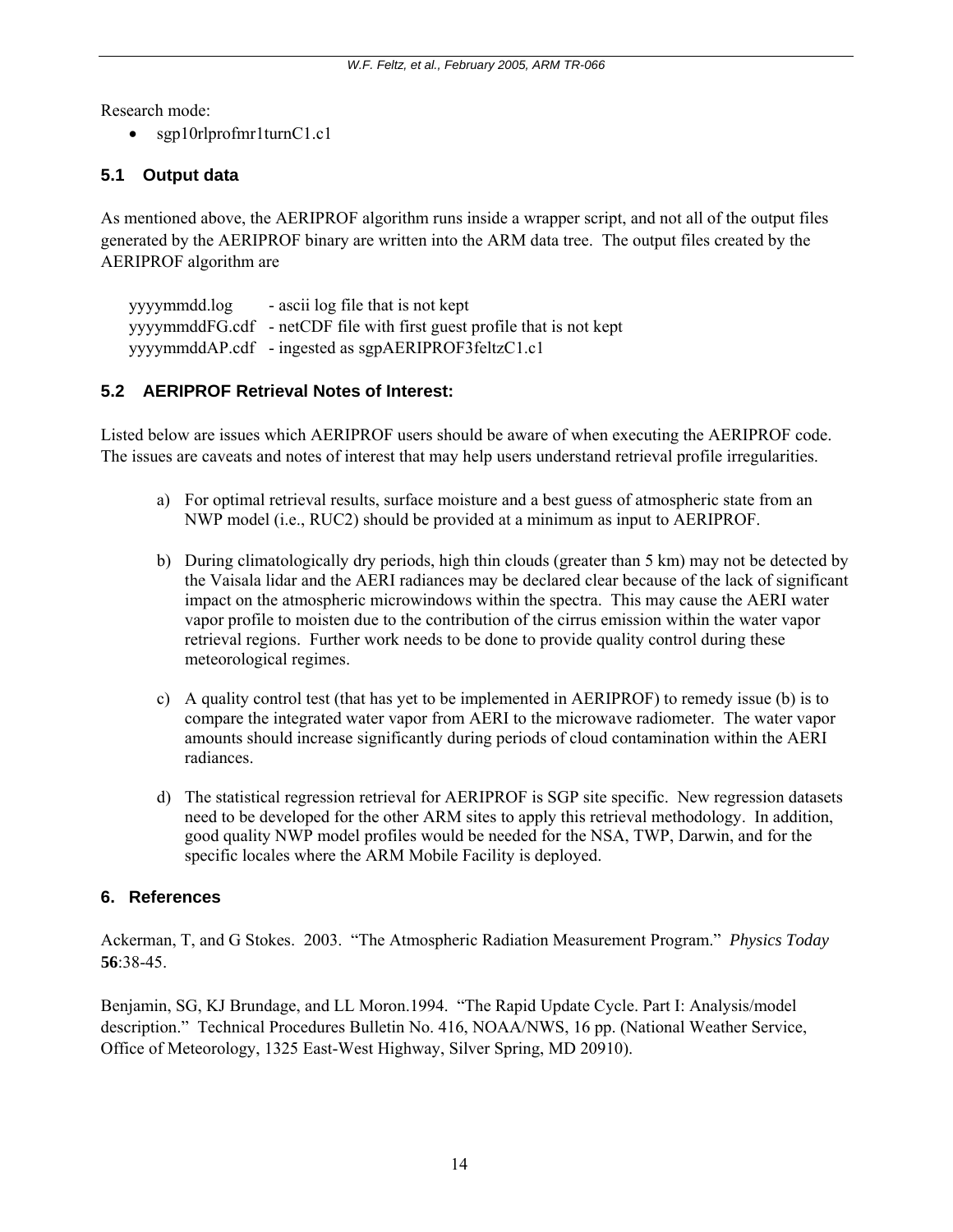Benjamin, SG, D Kim, and TW Schlatter. 1995. The rapid update cycle: A new mesoscale assimilation system in hybrid theta-sigma coordinates at the National Meteorological Center. Preprints. *Second Int. Symp. On Assimilation of Observations in Meteorology and Oceanography*, Tokyo, Japan, Japanese Meteorological Agency, 337-342.

Clough, SA, FX Kneizys, LS Rothman, and WO Gallery. 1981. "Atmospheric spectra transmittance and radiance: FASCODE1B." *SPIE Atmos. Transmission* **277:**152.

Clough, SA., FX Kneizys, and RW Davies. 1989. "Line shape and the water vapor continuum." *Atmospheric Research* **23:**229-241.

Clough, SA., MJ. Iacono, and JL Moncet. 1992. "Line-by-line calculations of atmospheric fluxes and cooling rates: Application to water vapor." *Journal of Geophysical. Research* **97:**15761-15785.

Clough, SA., and MJ Iacono. 1995. "Line-by-line calculations of atmospheric fluxes and cooling rates II: Application to carbon dioxide, ozone, methane, nitrous oxide, and the halocarbons." *Journal of Geophysical Research* **100:**16,519-16,535.

U.S. Department of Energy (DOE). 1990. Atmospheric Radiation Measurement Program Plan. DOE/ER-0441. U.S. Department of Energy, Washington D.C.

Eyre, JR. 1991. A fast radiative transfer model for satellite sounding systems. ECMWF Research Department Technical Memorandum 176.

Feltz, WF, D Posselt, JR Mecikalski, GS Wade, and TJ Schmit. 2003a. "Rapid Boundary Layer Water Vapor Transitions." *Bulletin of the American Meteorological Society* **84:**29-30.

Feltz, WF, HB Howell, RO Knuteson, HM Woolf, and HE Revercomb. 2003b. "Near Continuous Profiling of Temperature, Moisture, and Atmospheric Stability using the Atmospheric Emitted Radiance Interferometer (AERI)." *Journal of Applied Meteorology* **42:**584-597.

Garand, L, DS Turner, M Larocque, J Bates, S Boukabara, P Brunel, F Chevallier, G Deblonde, R Engelen, M Hollingshead, D Jackson, G Jedlovec, J Joiner, T Kleespies, DS McKague, L McMillin, J-L Moncet, JR Pardo, PJ Rayer, E Salathe, R Saunders, NA Scott, P Van Delst, and H Woolf. 2001. "Radiance and Jacobian intercomparison of radiative transfer models applied to HIRS and AMSU channels." *Journal of Geophysical Research* **106:**24,017-24,031.

Revercomb, HE, DD Turner, DC Tobin, RO Knuteson, WF Feltz, J Barnard, J Bösenburg, D Cook, R Ferrare, J Goldsmith, S Gutman, R Halthore, B Lesht, J Liljegren, H Linné, S Melfi, J Michalsky, V Morris, W Porch, S Richardson, B Schmid, M Splitt, T Van Hove, E Westwater, and D Whiteman. 2003. "The Atmospheric Radiation Measurement (ARM) Program's Water Vapor Intensive Operational Periods: Overview, accomplishments, and future challenges." *Bulletin of the American Meteorology Society* **84:**217- 236.

Rodgers, CD. 2000. Inverse Methods for Atmospheric Sounding: Theory and Practice. World Scientific Publishing Co. Ltd..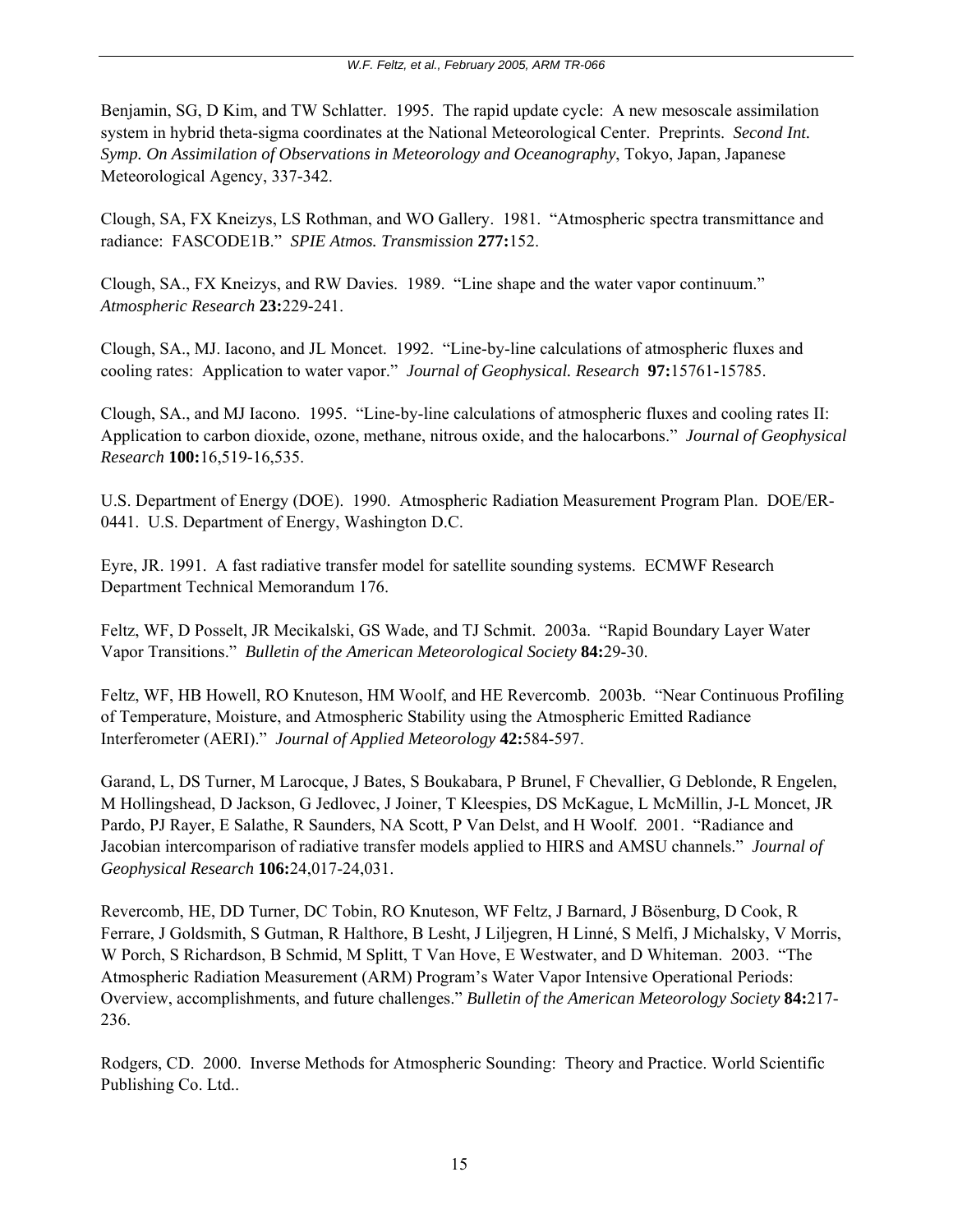Schmit, TJ, WF Feltz, WP Menzel, J Jung, JP Nelson III, and GS Wade. 2002. "Validation and use of GOES sounder moisture information." *Weather Forecasting* **17**:139-154.

Smith, WL, WF Feltz, RO Knuteson, HE Revercomb, HB Howell, and HM Woolf. 1999. "The retrieval of planetary boundary layer structure using ground-based infrared spectral radiance measurements*." Journal of Atmospheric Oceanic Technology* **16:**323-333.

Tobin, DC, HE Revercomb, WF Feltz, RO Knuteson, DD Turner, BM Lesht, LL Strow, C Barnet, and EJ Fetzer. 2003. "ARM Site Atmospheric State Best Estimates for AIRS Validation." In *Proceedings of the Thirteenth Atmospheric Radiation Measurement (ARM) Program Science Team Meeting CONF-2003*, U.S. Department of Energy, Richland, WA.

Turner, DD, WF Feltz, and RA Ferrare. 2000. "Continuous Water Profiles from Operational Ground-based Active and Passive Remote Sensors." *Bulletin of the American Meteorology Society* **81:**1301-1317.

Turner, DD, BM Lesht, SA Clough, JC Liljegren, HE Revercomb, and DC Tobin. 2003. "Dry bias and variability in Vaisala RS80-H radiosondes: The ARM experience." *Journal of Atmospheric Oceanic Technology* **20:**117-132.

Turner, DD, DC Tobin, SA Clough, PD Brown, RG Ellingson, EJ Mlawer, RO Knuteson, HE Revercomb, TR Shippert, and WL Smith. 2004. "The QME AERI LBLRTM: A closure experiment for downwelling high spectral resolution infrared radiance." *Journal of Atmospheric Science* **61:**2657-2675.

Xie, SC, RT Cederwall, JJ Yio, WF Feltz, DD Turner, and MH Zhang. 2000. "The AERI/GOES Retrievals Versus Radiosondes for Driving SCMs." In *Proceedings of the Tenth ARM Science Meeting*, U.S. Department of Energy, Richland, WA.

## **7. Bibliography**

Feltz, WF. 1994. Meteorological applications of the atmospheric emitted radiance interferometer (AERI). M. S. thesis, Department of Atmospheric and Oceanic Sciences, University of Wisconsin-Madison, 87 pp. Available from University of Wisconsin-Madison, Schwerdtfeger Library, 1225 W. Dayton, Madison, Wisconsin 53706.

Feltz, WF, WL Smith, RO Knuteson, HE Revercomb, HM Woolf, and HB Howell. 1998. "Meteorological applications of temperature and water vapor retrievals from the ground-based atmospheric emitted radiance interferometer (AERI)." *Journal of Applied Meteorology* **37:**857-875.

Feltz, WF and JR Mecikalski. 2002. "Monitoring High Temporal Resolution Convective Stability Indices Using the Ground-based Atmospheric Emitted Radiance Interferometer (AERI) During the 3 May 1999 Oklahoma/Kansas Tornado Outbreak." *Weather Forecasting* **17:**445-455.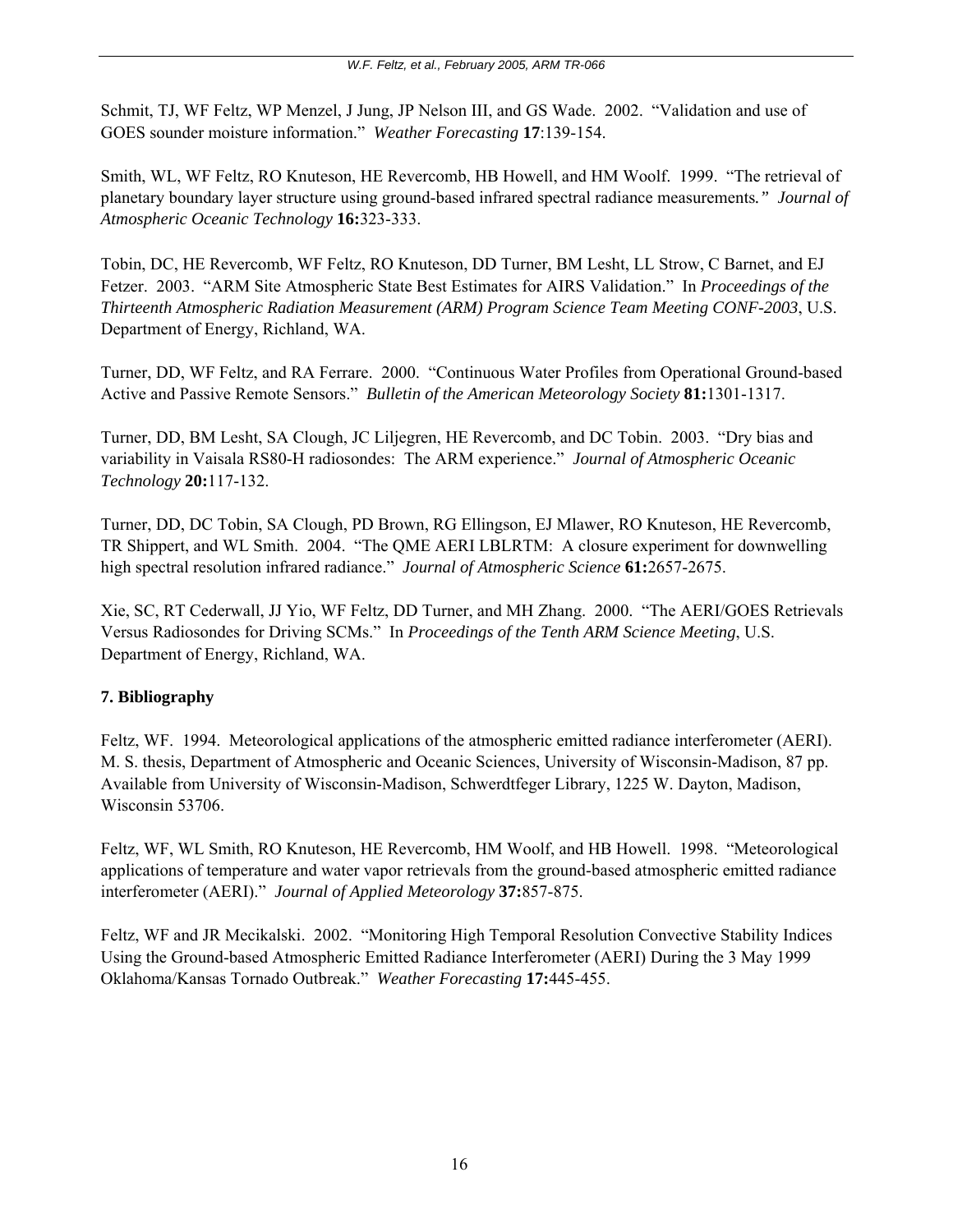# <span id="page-20-0"></span>**Appendix A AERIPROF Heritage**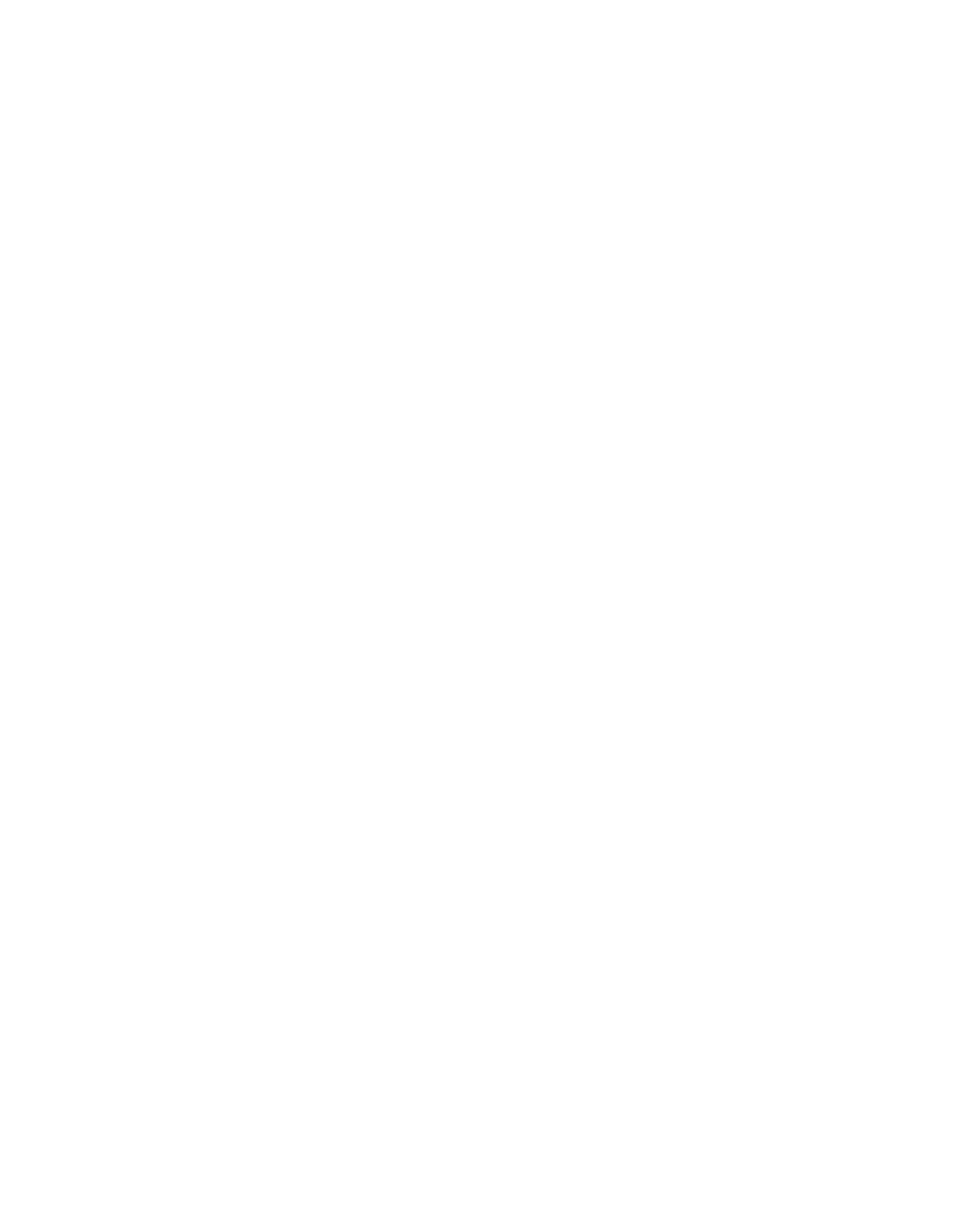- 1989-1991 Development of retrieval algorithm based upon Bomem MB100 single-detector radiances from the "Baby HIS" instrument. This algorithm was developed on 386/486 PC technology with Watcom Fortran in an OS/2 environment. Primary work was done by Bill Smith and Ben Howell.
- 1991-1992 Algorithm was successfully compiled on an AIX IBM Workstation allowing faster retrieval calculation. A two-channel retrieval algorithm was developed to accommodate the extra radiance information the newly acquired MB120 provided. The algorithm successfully performed retrievals on SPECTRE, STORMFEST, and the First Convection and Moisture Experiment (CAMEX I) retrievals. Smoothed radiosonde was used as a first guess of atmospheric state for the algorithm.
- 1993-1994 ARM funding provided resources necessary to improve algorithm to an operational state. Statistical retrievals based upon 600 clear radiosondes were implemented into the algorithm instead of using smoothed radiosonde data for the first guess profile. This provided a means to automate the algorithm and allow it to be truly operational. A new fast model was added with updated transmittance coefficients based upon high-resolution transmission (HITRAN) 1993. An error was found in water vapor retrieval portion of algorithm and was corrected.
- 1995 A full rewriting of the retrieval software modularized the retrieval code. This was done to allow easy updates to different parts of the algorithm and to provide Fortran subroutines for which a C wrapper could be placed around. Ancillary data was allowed to help the first guess of atmospheric state and to provide information about cloud altitude. Surface meteorological, total precipitable water, and cloud altitude data were added as optional data inputs to augment the first guess profile and to further constrain the retrieval process. This ARM operational retrieval algorithm (AERIPROF version 1) was implemented in June 1995.
- 1996 The retrieval algorithm was modified to allow superadiabatic lapse rates in the first 100 meters of atmosphere. New statistical retrieval coefficients were added which were based upon 1200 clear radiosondes from the U.S. Department of Energy (DOE) Atmospheric Radiation Measurement (ARM) Southern Great Plains (SGP) site. A new spectral bias was calculated from microwave radiometer precipitable water vapor (PWV) scaled radiosondes launched during the 1996 Water Vapor Intensive Operational Period (IOP).
- 1997 The forty-level retrieval algorithm was corrected to the fifty fast model levels to eliminate the interpolation error that was required for level adjustment. The atmospheric emitted radiance interferometer (AERI) software papers were written for peer reviewed journals.
- 1998 The AERI retrieval software has been modified to allow geostationary operational environmental satellite (GOES) physical retrievals and LIDAR water vapor profiles to be used in retrieval processing. This became version 2 of AERIPROF and was implemented in the ARM data system in early 1999.
- 2000 Rapid update cycle (RUC) hourly analysis profiles collocated over SGP AERI systems are implemented into the first guess instead of GOES sounder profiles alleviating missing GOES profile issues when high thick clouds are present.
- 2002 AERI fast model is updated with a 60-level model based on line-by-line radiative transfer model (LBLRTM) 6.0 and HITRAN 2000 which became version 3 of AERIPROF

## **Uses for ARM**

- Preliminary studies have been conducted to drive single-column model/cloud-resolving model (SCM/CRM) calculations with AERIPROF retrievals and collocated wind profiler data including mass flux water vapor divergence and advection (Xie and Cederwall 2000). A grid of five AERI systems within the SGP site domain were deployed for a five-year period (December 1998 – December 2003) and collocated with operational wind profilers. Preliminary studies have been initiated to test SCM runs with remotely sensed temperature, moisture, and winds.
- AERIPROF retrievals using the North Slope of Alaska (NSA) and Surface Heat Energy Budget of the Arctic (SHEBA) extended-range AERI (AERI-ER) systems have been performed to provide input for large eddy simulation (LES) parameterizations. Several NSA and SHEBA AERI-ER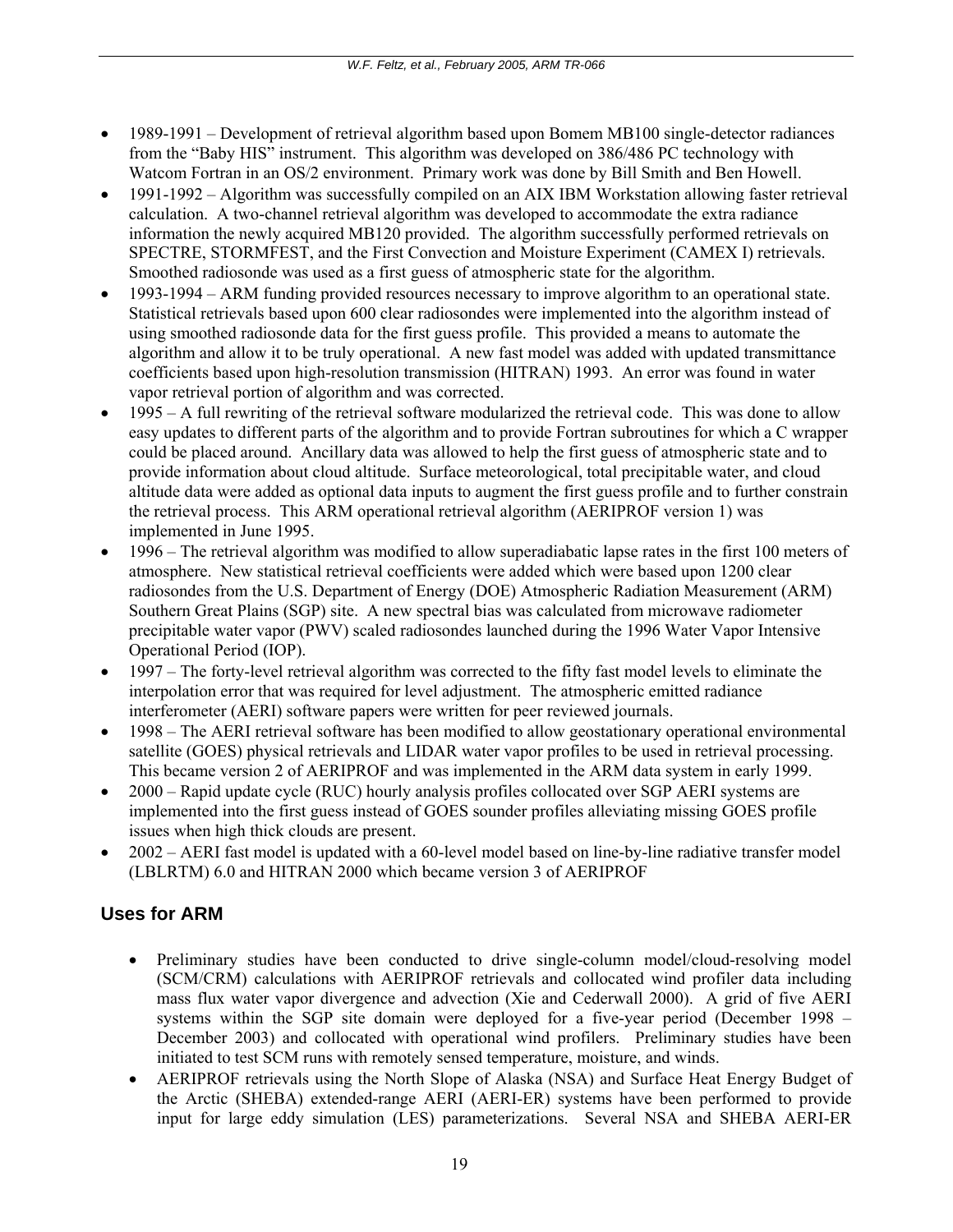datasets have been processed to validate and develop boundary layer LES models (in collaboration with Dr. J. Curry, University of Colorado, and Dr. K. Stamnes, University of Alaska, Fairbanks) in the Arctic climate.

- AERIPROF retrievals using the Tropical Western Pacific (TWP) AERI and Marine AERI (M-AERI) instruments have been performed for Nauru 99. Preliminary Nauru Island TWP AERI retrievals have been calculated and compared to ship-based M-AERI retrievals. The research results indicate a Nauru heat island effect of 1.5°C (in collaboration with Dr. P. Minnett, University of Miami, and Dr. Ed Westwater, National Oceanic and Atmospheric Administration/Environmental Technology Laboratory [NOAA/ETL]). Similar heat island effect temperature values have been determined with RASS (W. Brown, NOAA ATD).
- AERIPROF retrievals have been incorporated in best estimate of atmospheric state value-added products that combine Raman lidar water vapor and AERIPROF temperature to provide ten-minute resolution best estimate thermodynamic state and aerosol profiles over the ARM SGP central facility (Turner et al. 2002).
- AERIPROF retrieval applications have been implemented including objective detection of boundary layer height and turbulent moisture plumes. A combined Raman lidar/AERI algorithm is being developed to provide a consensus planetary boundary layer (PBL) height determination (in collaboration with Dr. Rich Ferrare, National Aeronautics and Space Administration/Langley Research Center [NASA/LaRC]) for the SGP central facility at Lamont, Oklahoma. AERI temperature and moisture retrievals should provide a new source of data for LES studies.
- ARM-funded AERI retrieval improvement has also benefited other research programs such as validation of the atmospheric infrared sounder (AIRS) spectroscopy and atmosphere state (in conjunction with Dr. David Tobin, Space Science and Engineering Center [SSEC] University of Wisconsin-Madison). NOAA and NASA satellite validation funding has provided additional resources to use the best available ARM datasets to reduce satellite-derived product uncertainties (Hawkinson et al. 2003; Schmit et al. 2002; Tobin et al., 2003)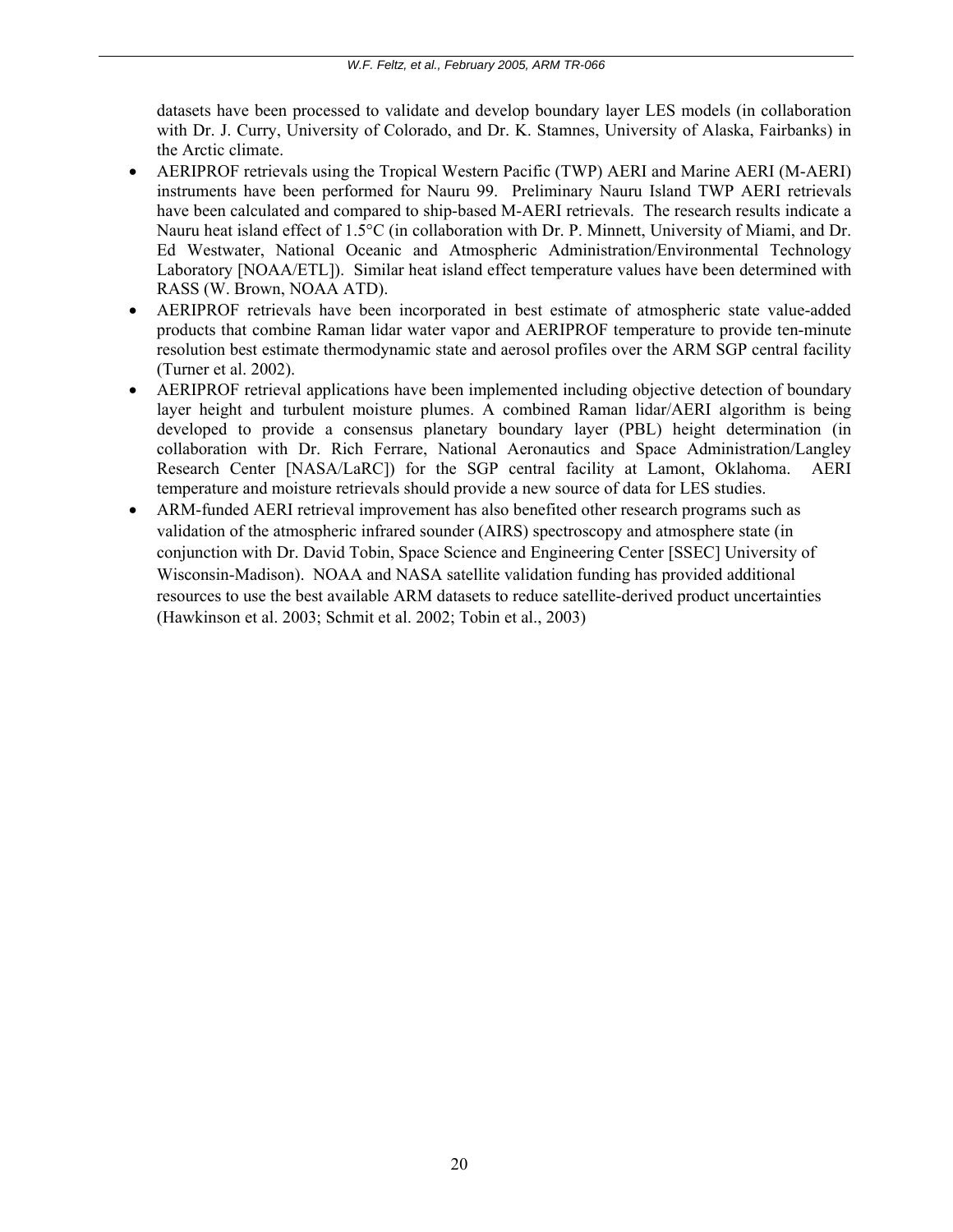# <span id="page-24-0"></span>**Appendix B AERIPROF Subroutine Descriptions**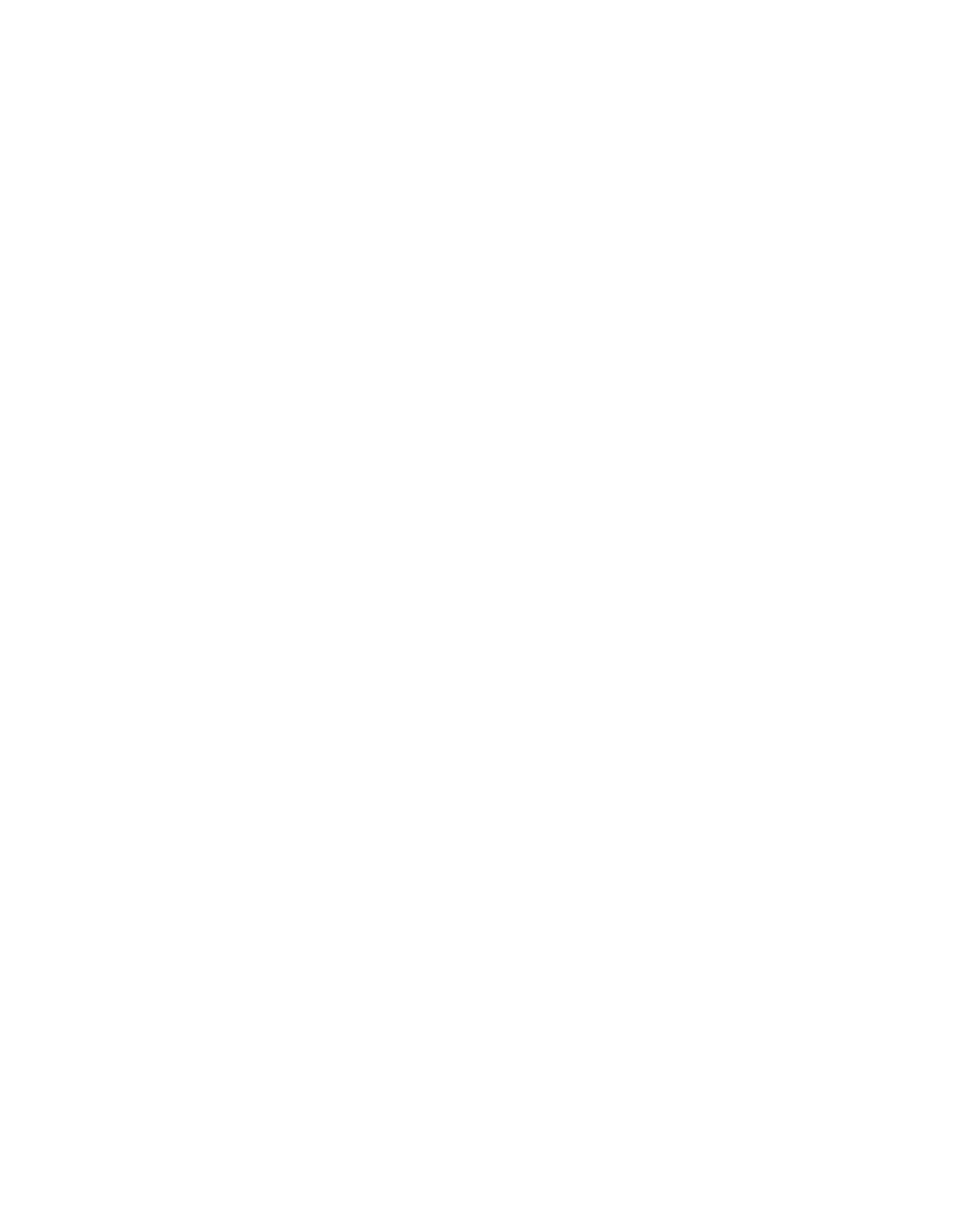Aeripl60.f [main routine]†

|  | Getvip.f | [read in the variable input parameters] |
|--|----------|-----------------------------------------|
|--|----------|-----------------------------------------|

Chksdat.f [logic to determine source of the input surface meteorology data]

Chkcdat.f [logic to determine source of cloud boundary information]

Frames.f [logic to build pathnames to datafiles using date from command line and VIP info]

Getsip.f [logic to read static input parameters]

Ingcbh.f [reads cloud boundary netCDF file, returning arrays of cloud base height and time]

Ingsfc.f [reads in surface meteorology data, returning arrays of pres, rh, temp, and time]

Ingmwd.f [reads in total precipitable water vapor amount from MWR (not needed)]

- Ingrwy.f [reads in profiles of water vapor mixing ratio from Raman lidar (not needed)]<sup>\*</sup>
- Inggoes.f [reads in the GOES retrieved water vapor profiles for first guess (not needed)]

Ingruc<sub>2.f</sub> [reads in the RUC<sub>2</sub> model profiles for first guess]

Rdbcof.f [reads in the BIAS, RMS, and first-guess regression coefficient files]

Aerinfo.f [reads in the needed time-series data from the AERI data files]

Cnvrtau.f [converts the time-series data read in from the AERI into proper units]

Getmodl.f [gets the appropriate model atmosphere for this lat/lon/date – for trace gases] Logic to create filenames for the output files

 Creation of flags to indicate which data from what sources are being used in the retrieval Loop over AERI radiance records

|                                                                                      | Get2bs.f                                                   | [gets the radiance spectrum]                                                       |  |  |  |
|--------------------------------------------------------------------------------------|------------------------------------------------------------|------------------------------------------------------------------------------------|--|--|--|
|                                                                                      | Apodiz.f                                                   | [apply apodization]                                                                |  |  |  |
|                                                                                      | Getabt.f                                                   | [compute brightness temperature spectrum, capturing also local radiative air temp] |  |  |  |
|                                                                                      | Aerigc.f                                                   | [quality control AERI radiance spectrum; no retrieval performed for bad data]      |  |  |  |
|                                                                                      | Getsfc.f                                                   | [interpolate surface meteorological data to AERI sample time]                      |  |  |  |
|                                                                                      | Gettpw.f                                                   | [interpolate microwave PWV data to AERI sample time, if PWV available]             |  |  |  |
|                                                                                      | Getcbh.f                                                   | ["interpolate" cloud base height data to AERI sample time, if data available]      |  |  |  |
|                                                                                      | Getrwy.f                                                   | [interpolate Raman lidar data to AERI sample time, if data available]              |  |  |  |
|                                                                                      | Getgrp.f                                                   | [interpolate GOES retrieval data to AERI sample time, if data available]           |  |  |  |
|                                                                                      | Getruc <sub>2.f</sub>                                      | [interpolate RUC2 data to AERI sample time, if data available]                     |  |  |  |
| Capture information on which data was available for this particular AERI sample time |                                                            |                                                                                    |  |  |  |
|                                                                                      | Aeriret.f                                                  | [CORE ROUTINE: Retrieve $q(z)$ and $T(z)$ profiles from AERI spectrum]             |  |  |  |
|                                                                                      |                                                            | MORE DETAILS HERE ON NEXT PAGE                                                     |  |  |  |
| Logic to write out "first guess" retrieved profiles for diagnostic purposes.         |                                                            |                                                                                    |  |  |  |
|                                                                                      | Gethts.f                                                   | [compute the heights of the first-guess data using hypsometric equation]           |  |  |  |
|                                                                                      | Outret.f                                                   | [output first-guess profiles to the output data file]                              |  |  |  |
|                                                                                      | Gethts.f                                                   | [compute the heights of the physically-retrieved data using hypsometric equation]  |  |  |  |
|                                                                                      | Outret.f                                                   | [output physically-retrieved profiles to the output data file]                     |  |  |  |
|                                                                                      | Outces.f                                                   | [output cloud emissivity spectrum, if desired (set in SIP file)]                   |  |  |  |
|                                                                                      | Close netcdf files for physically-retrieved output         |                                                                                    |  |  |  |
|                                                                                      | Close netcdf files for first-guess profiles, if needed     |                                                                                    |  |  |  |
|                                                                                      | Close netcdf files for cloud emissivity spectra, if needed |                                                                                    |  |  |  |

† Note many variables are defined and described in aeripl60.f

\* This is done in an experimental mode. Supplying the water vapor profiles from the Raman lidar allows the AERI retrieval algorithm to retrieve a much more accurate temperature profile. Contact Wayne for details.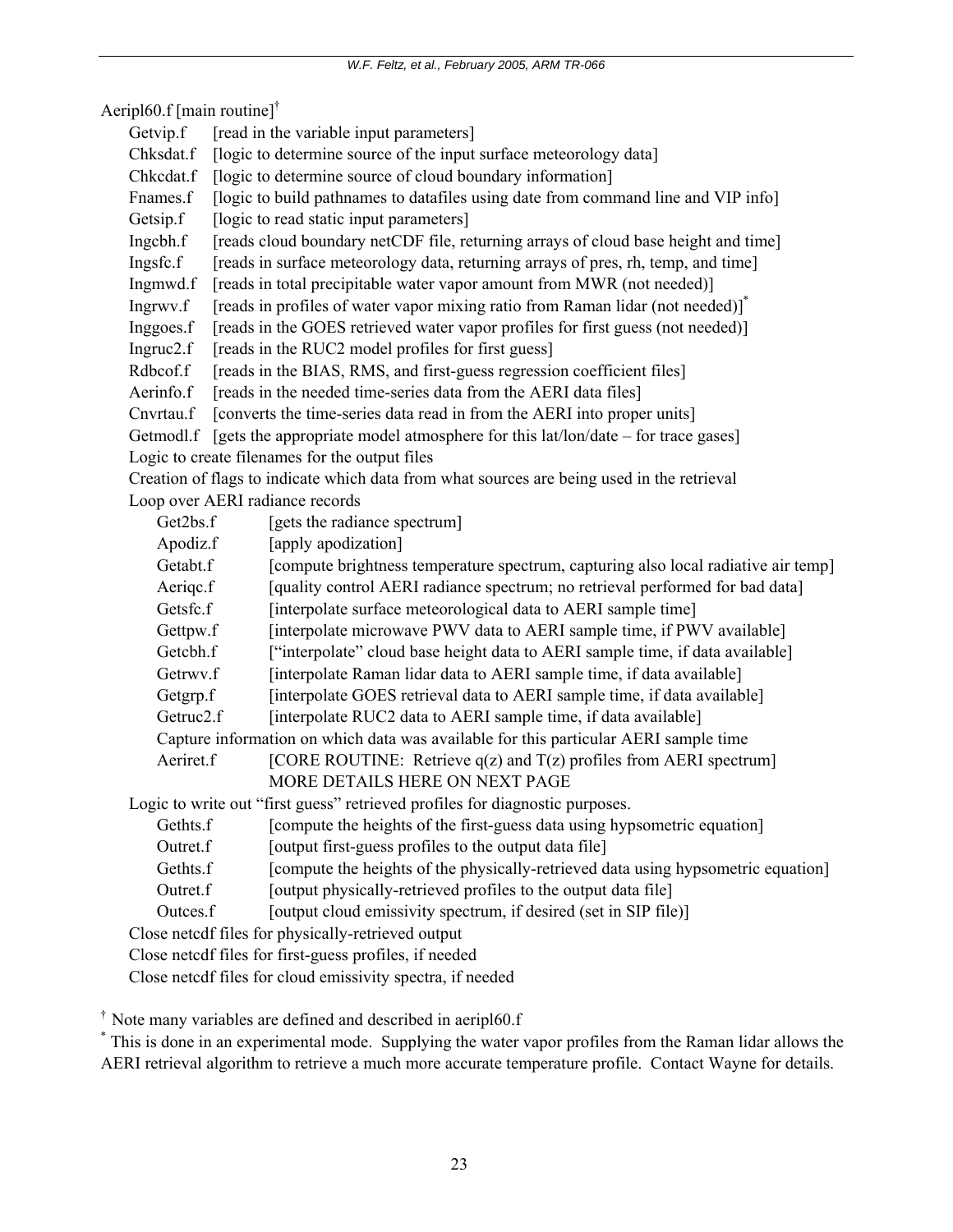## **Aeriret.f [Core routine for AERI T/q retrievals] †**

 Logic to determine which spectral elements to use for retrievals and cloud emissivity spectrum Comparison of CBH determined from AERI (in aeriqc.f) with lidar CBH [4 diff checks applied] Getpro.f [get profiles from radiance observation using statistical retrieval logic]<sup>\*</sup> Logic to insert surface meteorological obs into the statistically retrieved profile If cloud exists, compute cloud pressure level and find closest pressure level used in retrieval Smooth the first guess profile Save the first-guess profile, if desired Loop to perform physical retrieval Blend in surface meteorology again (creating the "previous-guess" profiles) Scale water vapor mixing ratio profile to agree with the PWV observed by the microwave If clouds are present, compute cloud properties via cloud2c.f; perform some QC on cloud signals Calculate total transmittance from previous-guess profile via ctpf2.f Compute radiance from transmittance profiles via radcalc.f Compute Rstar spectrum (see Smith et al. 1999) with getrstr.f Compute A matrix (??) with ccam2.f Compute adjustments to the previous-guess profiles using onion-peel technique using recret.f Apply adjustments to the previous-guess profile to create updated-guess profile Apply some quality control (such as double-saturation checks, etc) to updated-guess profile Compute RMS statistics to test for convergence If retrieval is rejected (i.e., from quality control checks) default to RUC2 profile

Else move on to next AERI sample

† Note many variables are defined and described in aeriret.f

• Can read in any first guess profile here (like a radiosonde) if data is in "BRF" format and the flag ISRCFG=1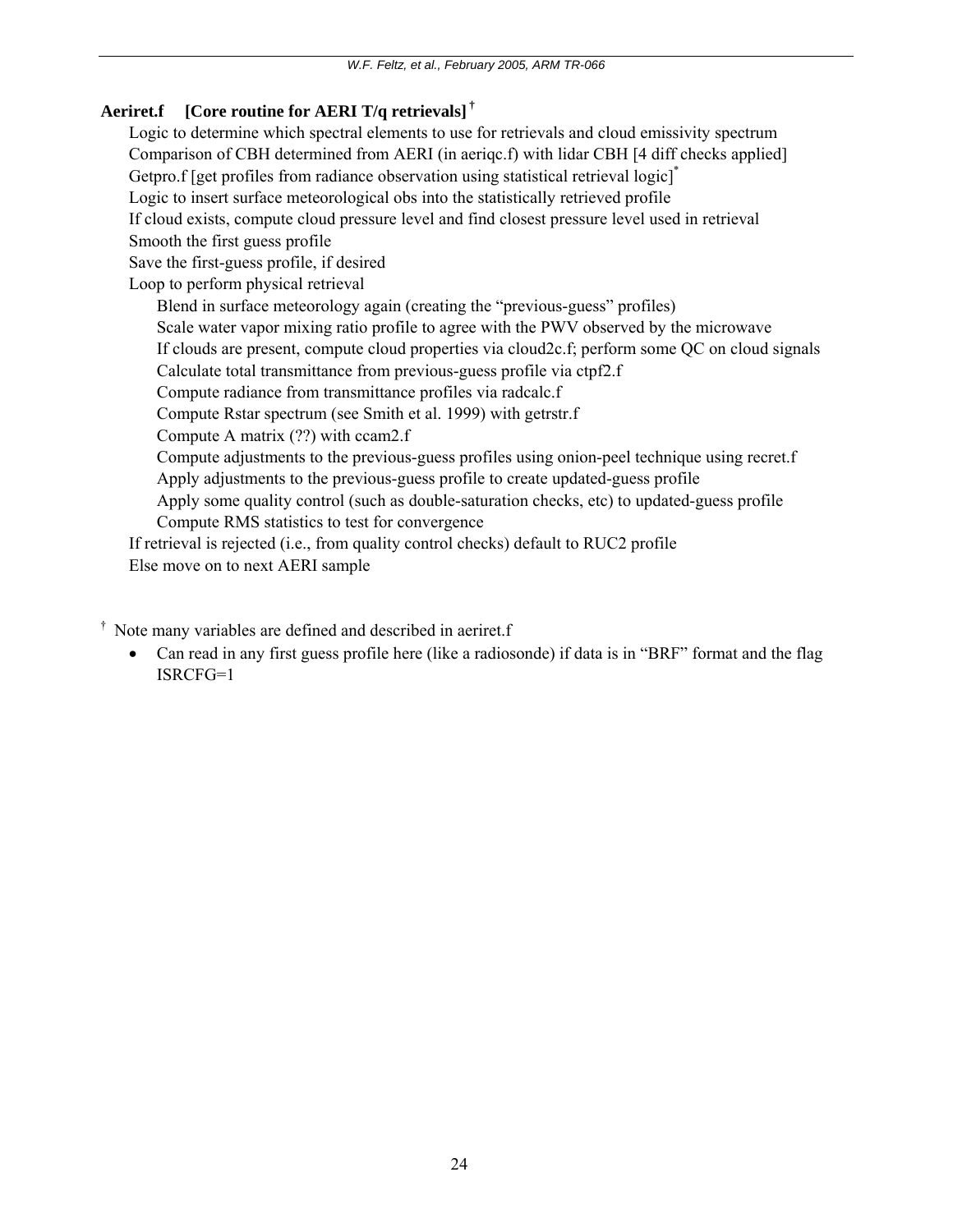# <span id="page-28-0"></span>**Appendix C Variable Input File (VIP)**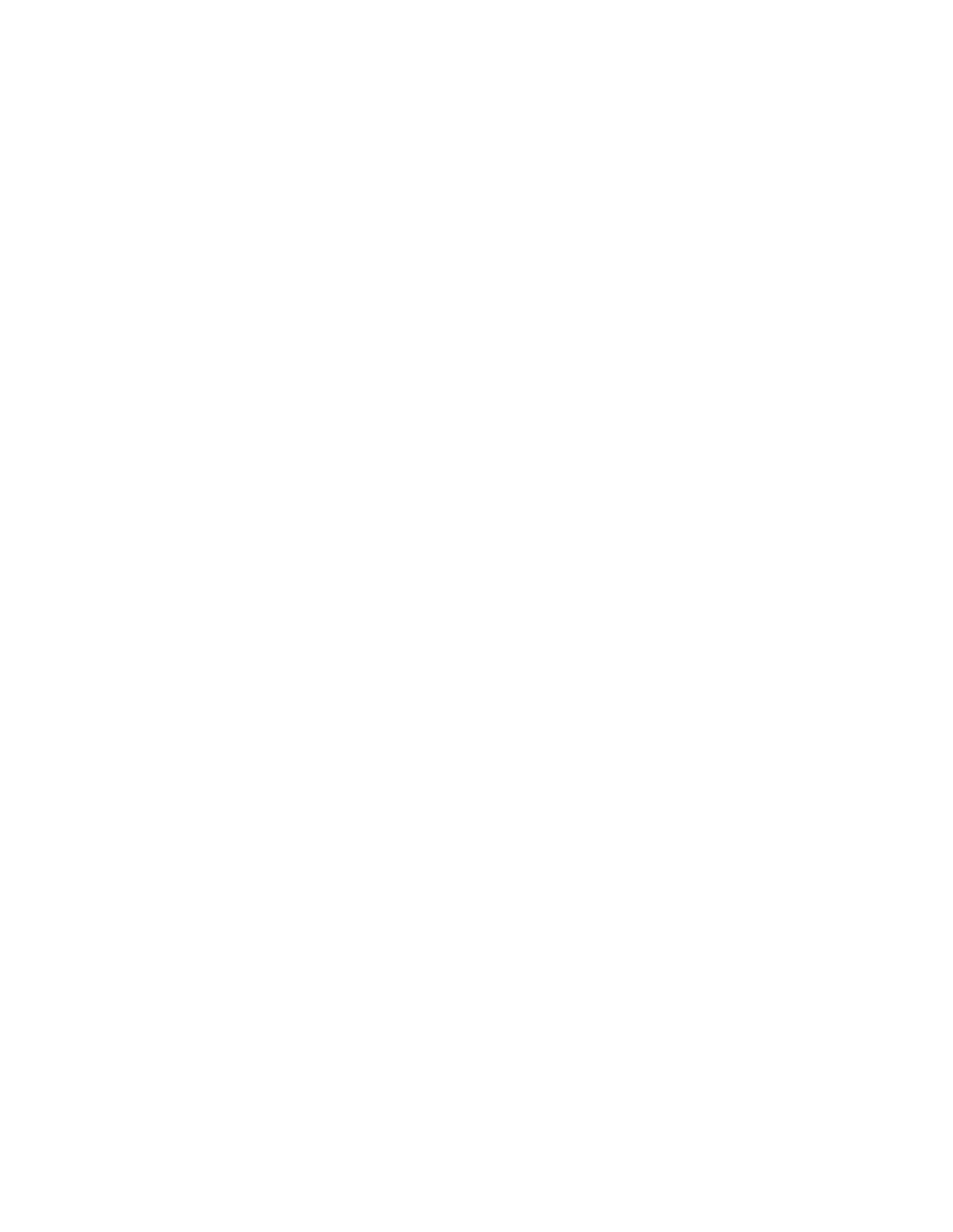The Variable Input File (VIP) is one of two text files needed to execute the AERIPROF algorithm. When the VIP file is not present a file called "SAMPLE.VIP" will automatically be derived and the user must then fill in the proper paths where input files are located. A line-by-line explanation is shown below each italicized VIP line.

## AERIPLUS.VIP

*(Variable input parameters for AERIPROF) (Note: blank lines, and lines with "(" in col.1, are ignored.)*  VIP file text descriptions

*PathLogFile:= '/home/waynef/retrievals/realtime/lamont/'*  Log file directory path *PathCoefficientFiles:= '/home/waynef/retrievals/coeffs/transmit/'*  AERIPROF fast model transmittance coefficient files path *PathInputRadianceFiles:= '/home/waynef/retrievals/realtime/data/lamont/aeri/'*  AERI radiance input file path *FirstInputRecord:= 1*  AERI radiance record number start *LastInputRecord:= 999*  AERI radiance record number end

*PathOutputFile:= '/home/waynef/retrievals/realtime/lamont/data/'*  Netcdf output file path *PathCloudEmisFile:= '/home/waynef/retrievals/realtime/lamont/data/'*  Cloud emissivity file path (if turned on in SIP file) *PathSurfaceDataFile:= '/home/waynef/retrievals/realtime/data/lamont/thw/'*  Surface meteorological input data path *PathCloudBaseHeightFile:= '/home/waynef/retrievals/realtime/data/lamont/vceil/'*  Lidar cloud base height input data path *PathMicrowaveRadiometerFile:= '/home/waynef/work/deliver/aeripl60/data/'*  Microwave radiometer input data path *NameEignVectEignValuFile:='/home/waynef/retrievals/coeffs/firstguess/eignvecs.001'*  Eigenvector/Eigenvalue path and name for regression retrieval *NameEignVectCoefFile:= '/home/waynef/retrievals/coeffs/firstguess/eigncoef.001'*  Eigenvector coefficient files path and name *NameMeanProfilesFile:= '/home/waynef/retrievals/coeffs/firstguess/meanprof.001'*  Mean profile path and name for regression retrieval *NameEignVectTPWcoefFile:= '/home/waynef/retrievals/coeffs/firstguess/eigncoefpw.001'*  Eigenvector coefficient path and file if microwave radiometer total precipitable water (PWV) available *NameAERIrmsFile:= '/home/waynef/retrievals/realtime/lamont/AERIRMS.2B'*  AERI radiance root mean square path and file *NameAERIbiasFile:= '/home/waynef/retrievals/realtime/lamont/AERIBIAS.2B'*  AERI spectrum bias path and file *SourceFlagCloudBaseData(0:MPL, 1:BFCL, 2:VCL):= 2*  Parameter defining type of lidar data used for cloud base data *PathStaticParameterFile:= '/home/waynef/retrievals/realtime/lamont/'*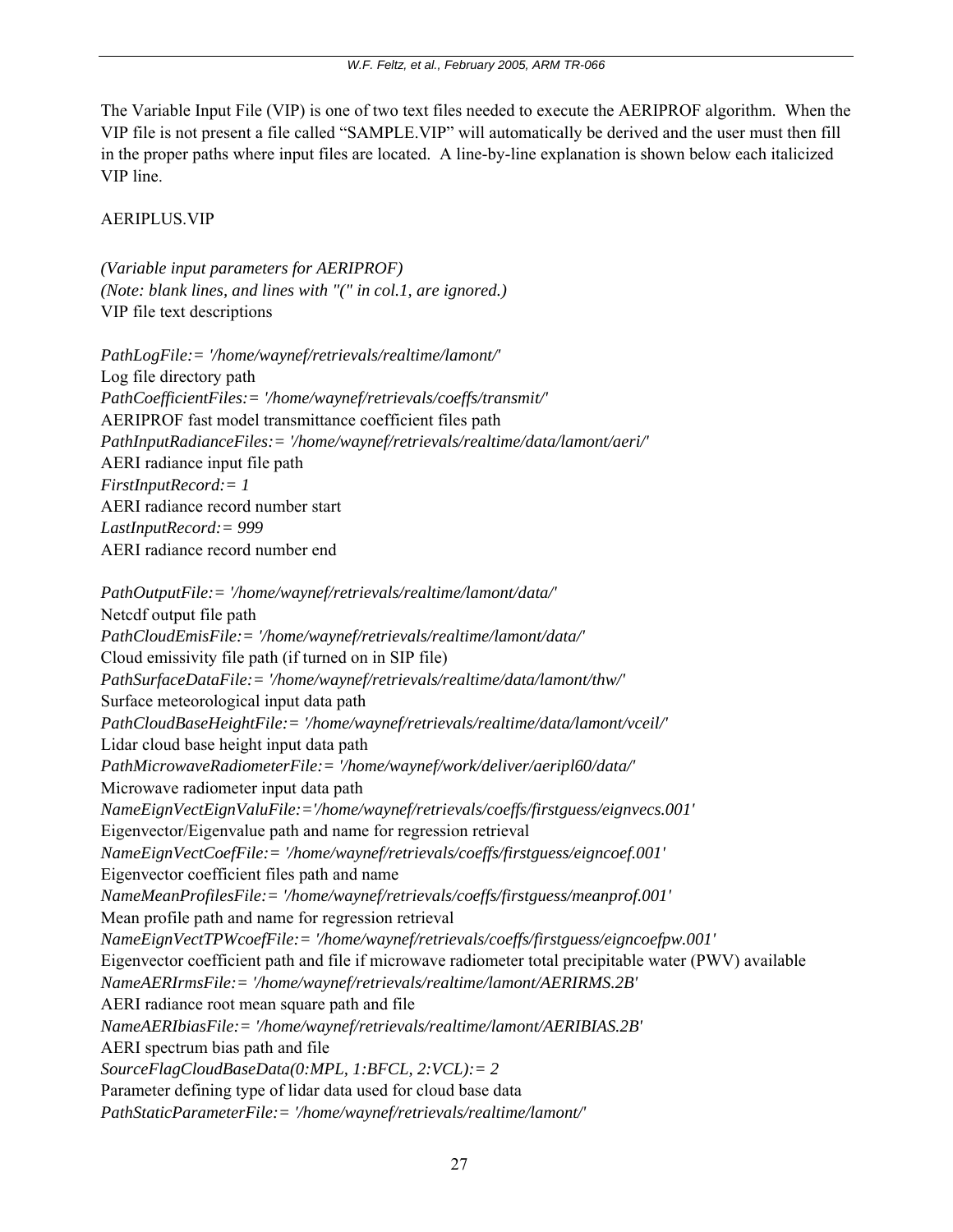Path to Static Input Parameter (SIP) file

*PathRamanWaterVaporFile:= '/home3/waynef/'* 

Path to Raman lidar data if used to determine water vapor (not used for ARM purposes)

*PathGoesRetrievalFile:= '/home/waynef/work/deliver/aeripl60/'* 

Path to GOES retrieval file (RUC now used instead)

*MaximumGOESTimeDiff(minutes):= 900.0* 

Maximum GOES time difference

*SourceFlagSurfaceData(0:SMOS, 1:THWAPS, 2:OKM):= 0* 

Parameter defining type of ARM surface data

*OKMesonetStationID:= 'PUTN'* 

If OKM set in line above, Mesonet name identifier

*FirstGuessFile:= '/home5/waynef/retrievals/sonde\_firstguess/sgpcart\_sondes\_nov99.brf'* 

If RUC or GOES not available, file of radiosondes can be used as first guess

*PathRUC2file:= '/home/waynef/retrievals/realtime/data/lamont/ruc2/'* 

Path to RUC analysis profiles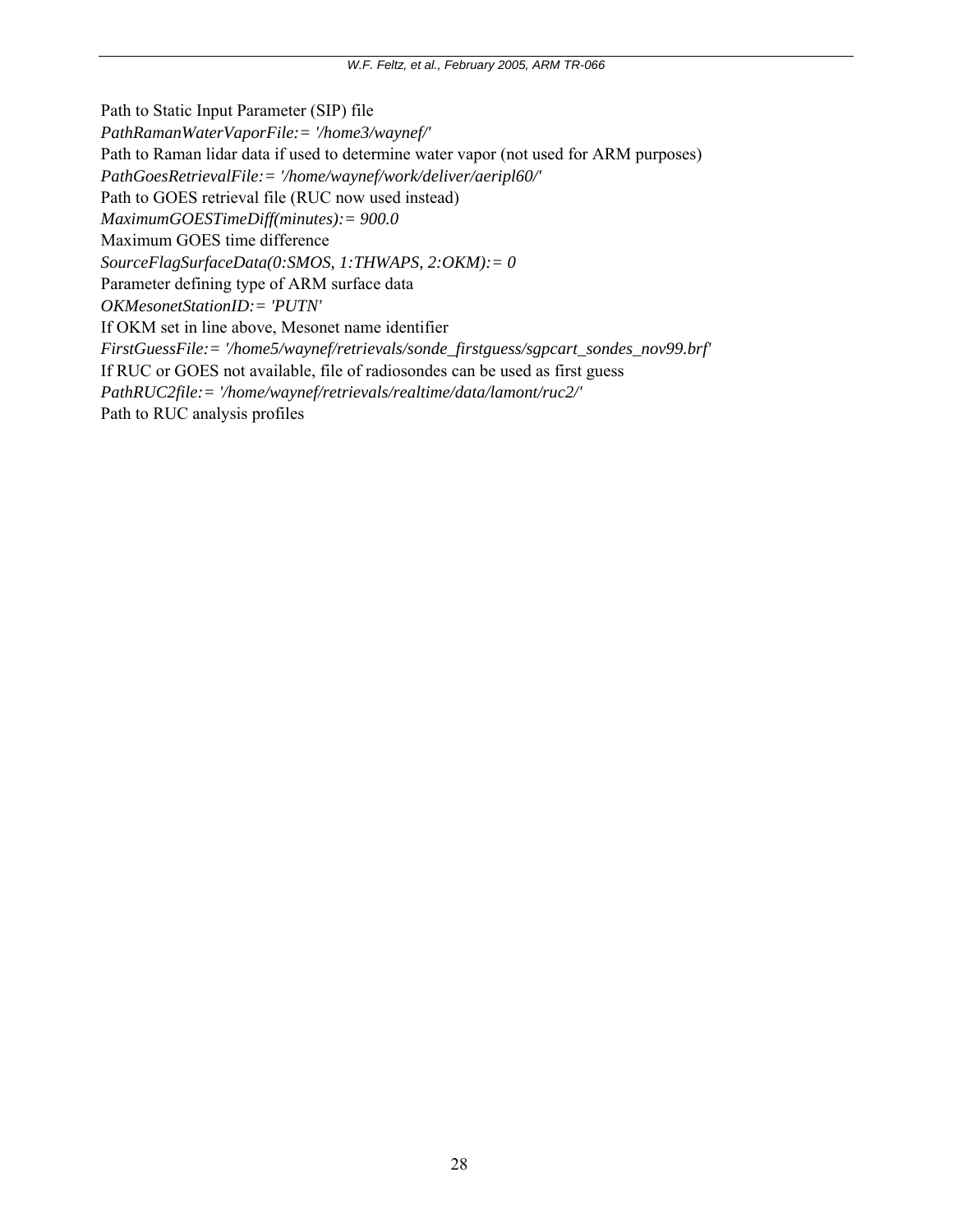# <span id="page-32-0"></span>**Appendix D Static Input Parameter (SIP)**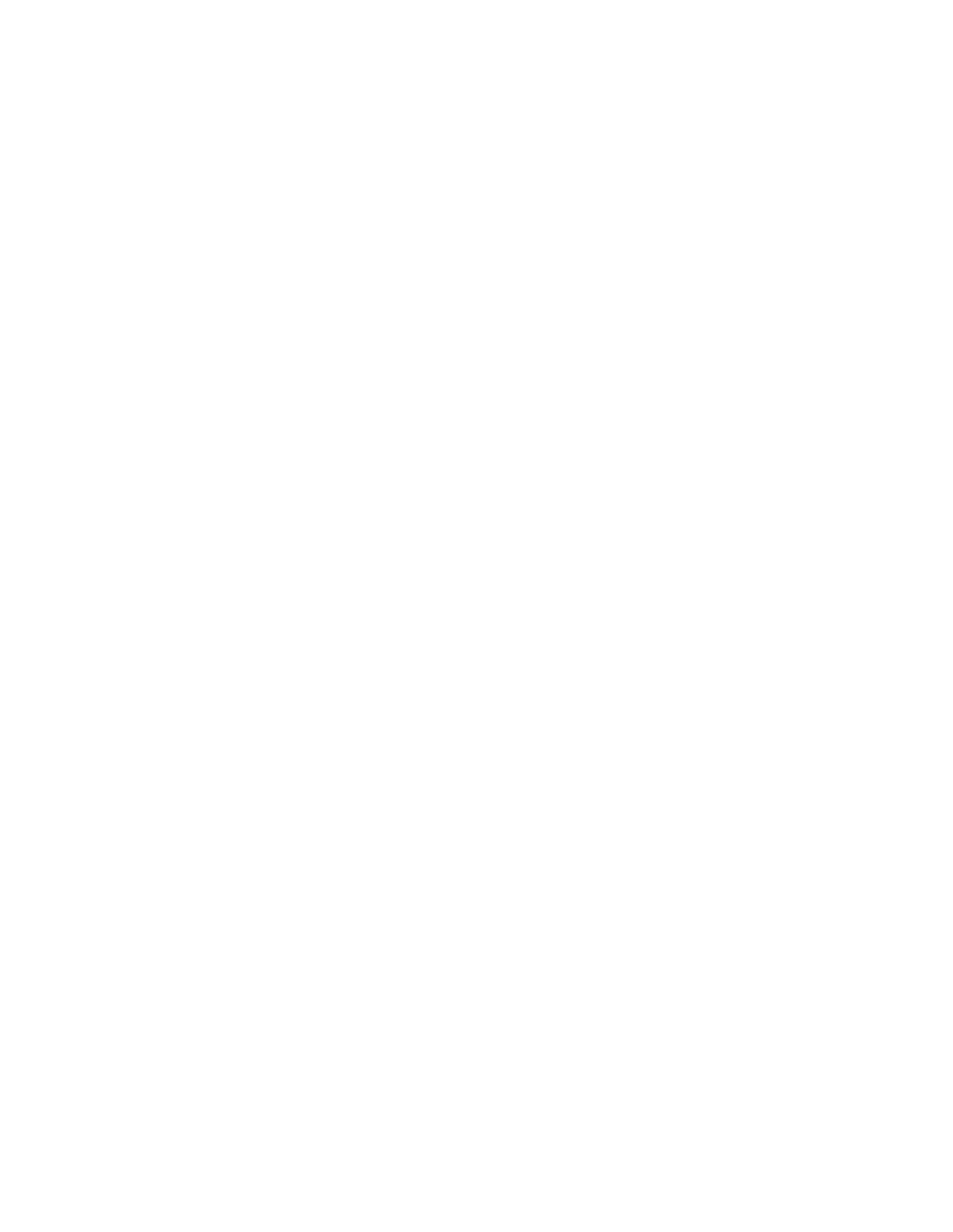The lines below describe the Static Input Parameter (SIP) file that is the other text file necessary to run AERIPROF. This file defines parameter, which should be held STATIC unless using the algorithm in a research mode. A line-by-line explanation is shown below each italicized SIP line.

## AERIPLUS.SIP

```
(NOTE: Enclose all character strings in single quotes!) 
    ( lines beginning with "(" are ignored ) 
SIP file text descriptions 
ConstituentType(CTYPE):= 'ALL ' 
Parameter defining that "ALL" constituent types are used in fast model 
EmissivityMinimum(EMIN):= 0.002 
 Emissivity minimum in emissivity output (not used for ARM) 
CoefficientPrefix(CFP):= 'AS' 
Transmittance coefficient prefix used with coefficient names 
SmootherPassCount(NPASS, 0=NO smoothing):= 100 
Amount of smoothing passes used on the first guess profile (flowchart 4) 
SmootherLoAltPressure(PLO):= 1000 
Lowest altitude in millibars that smoothing is applied to first guess 
SmootherHiAltPressure(PHI):= 600 
Highest altitude in millibars that smoothing is applied to first guess 
SmootherWeight(SWT):= 1 
Magnitude of smoothing 
MaximumIterationNumber(MITER,0=1 pass only):= 5 
Maximum number of iterations defined for physical retrieval loop (flowchart 5) 
PhysRetBiasSwitch(Y/N):= 'W' 
Switch defining part of spectrum AERIBIAS.2B should be applied; W- water vapor only, Y – all regions, N
– no regions 
GuessProfileShiftSwitch(Y/N):= 'N' 
Switch determining if first guess profile should be shifted to Y - fast model levels or N – levels normalized to 
the surface pressure 
RadiativeSurfaceTemp(Y/N):= 'Y' 
Switch to determine if the surface temperature applied to the AERI first guess should be determined from the 
spectrum (Y) or surface data input (N)
TempSpectralRegion(1):= 612 618 
Definition of first temperature retrieval spectral domain to use from observed AERI radiances 
TempSpectralRegion(2):= 624 660 
Definition of second temperature retrieval spectral domain to use from observed AERI radiances 
TempSpectralRegion(3):= 674 713 
Definition of third temperature retrieval spectral domain to use from observed AERI radiances 
TempSpectralRegion(4):= 2223 2260 
Definition of fourth temperature retrieval spectral domain to use from observed AERI radiances 
WaterVaporSpectralRegion(1):= 538 588 
Definition of first water vapor retrieval spectral domain to use from observed AERI radiances 
WaterVaporSpectralRegion(2):= 1250 1350 
Definition of second water vapor retrieval spectral domain to use from observed AERI radiances
```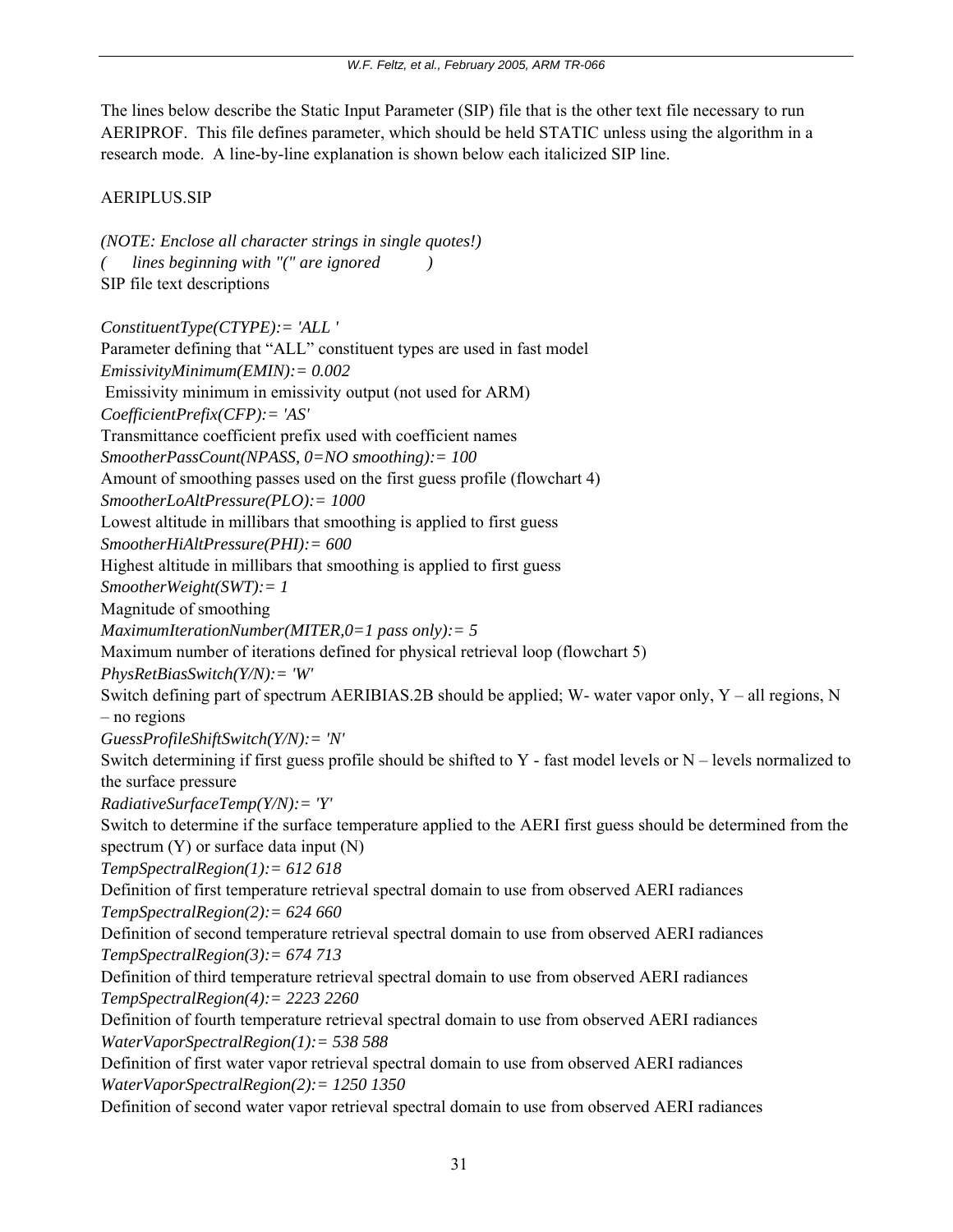*RetrievalTopPressure(PTOP):= 700*  Upper level profile constraint to physical retrieval iteration *RetrievalConditioningParameter(GAMMA):= .001*  Conditioning parameter applied to inversion matrix for mathematical stability *RetrievalRestrictionCriterion(CRIT0):= 100*  Parameter needed to stabilize aeri retrieval inversion in recret.f *CloudSearchMinimumPressure(PCLD):= 500*  Upper level atmospheric constraint on cloud search using AERI only radiance data *CloudSearchMinimumAmount(ACLD):= 0.001*  Constraint on minimum cloud amount when determining if a cloud exist using radiances *CloudSearchMaximumPressure(PCMIN):= 800*  Low level atmospheric constraint on cloud search using AERI only radiance data *CloudSearchMaximumAmount(AMTMX):= 0.4*  Constraint on maximum cloud amount when determining if a cloud exist using radiances *CloudComputationSwitch(Y/N):= 'Y'*  Switch to compute cloud altitude and amount using only AERI radiances *OutputCloudEmissivity(Y/N):= 'N'*  Switch to compute spectrum of cloud emissivity *StackHeight(meters):= 0.0*  Meters defined to account for AERI chimney effect during first AERI deployment in Lamont trailer *OutputRSTAR(Y/N):= 'N'*  Switch to output a binary file of spectral residual for each physical retrieval iteration *OutputWtFnSpectra(Y/N):= 'N'*  Switch to output a binary file of weighting functions for each physical retrieval *OutputInterimRetrievals:= 'N'*  Switch to output each profile for each physical retrieval iteration until convergence is achieved *OutputFirstGuessProfiles:= 'Y'*  Switch to output first guess profiles to netcdf file *StatRetBiasSwitch(Y/N):= 'Y'*  Switch to apply the AERIBIAS.2B spectral residuals to AERI observation before regression is performed *OutputStatRetProfiles:= 'Y'*  Switch to output statistical retrieval profiles *SurfacePressureLoLimit:= 900.0*  Constraint on minimum surface pressure allowed *SurfacePressureHiLimit:= 1020.0*  Constraint on maximum surface pressure allowed *SurfacePressureNominal:= 1000.0*  Definition of nominal surface pressure for profile normalization (not usually used) *OutputScreenMessages(Y/N):= 'Y'*  Switch to output AERIPROF retrieval text to screen *OutputLogFileMessages(Y/N):= 'Y'*  Switch to output algorithm messages to a log file *AERIsceneViewDuration(SVDUR):= 195.03*  Number of seconds the AERI is in sky view mode; used to appropriately determine cloud base from lidar data *MinTempDiffHatchOpen(TDHTCH):= 6.0*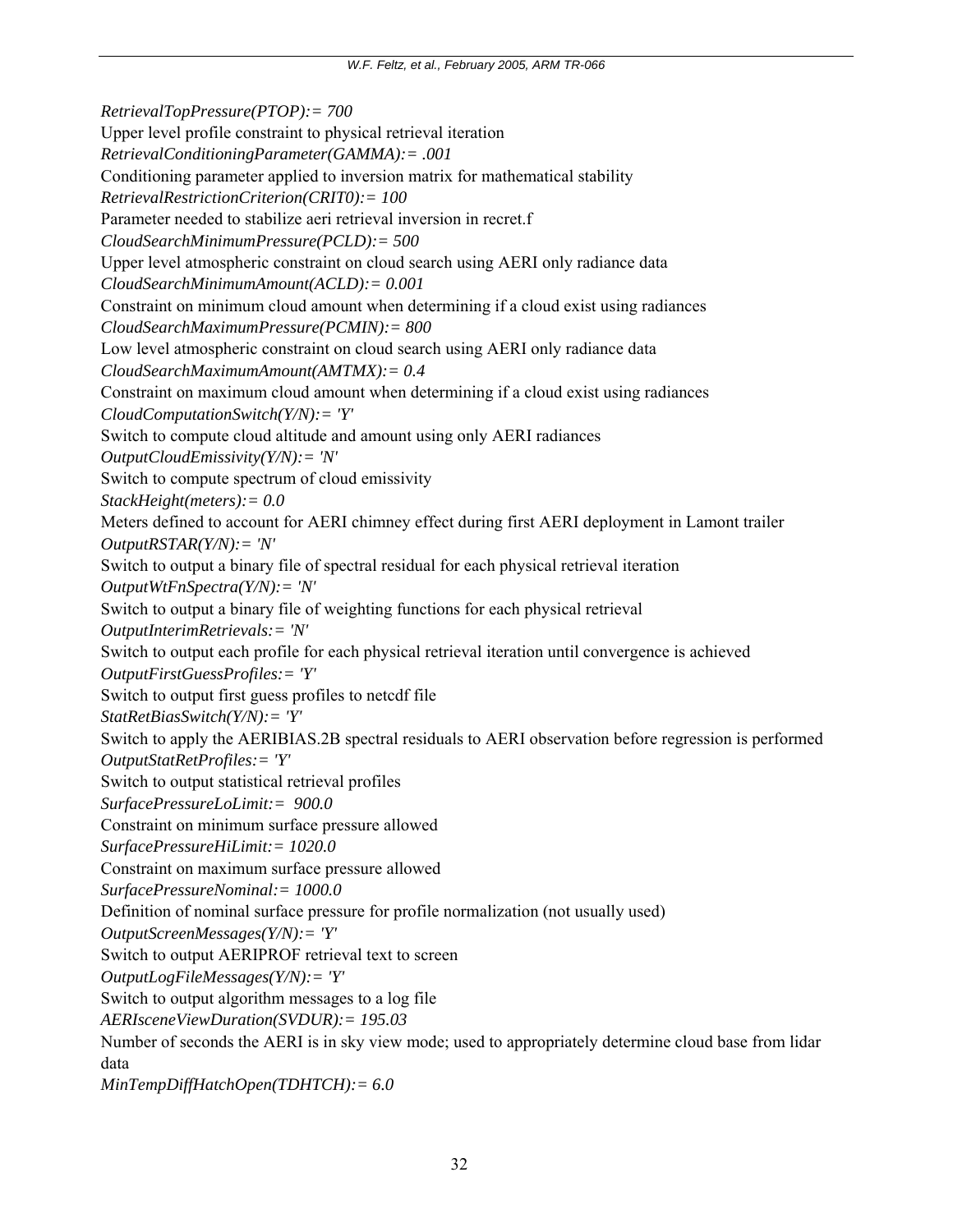Minimum temperature difference between opaque and IR window temperature used to determine if hatch was closed on AERI

*MinTempDiffClearSky(TDVRFY):= 40.0* 

Minimum temperature difference between opaque and IR window temperature used to determine if clouds are within spectrum

*MaxResidualBrTemp(RTSQLMX):= 0.8* 

Maximum residual brightness temperature threshold for determining if physical retrieval has met radiance convergence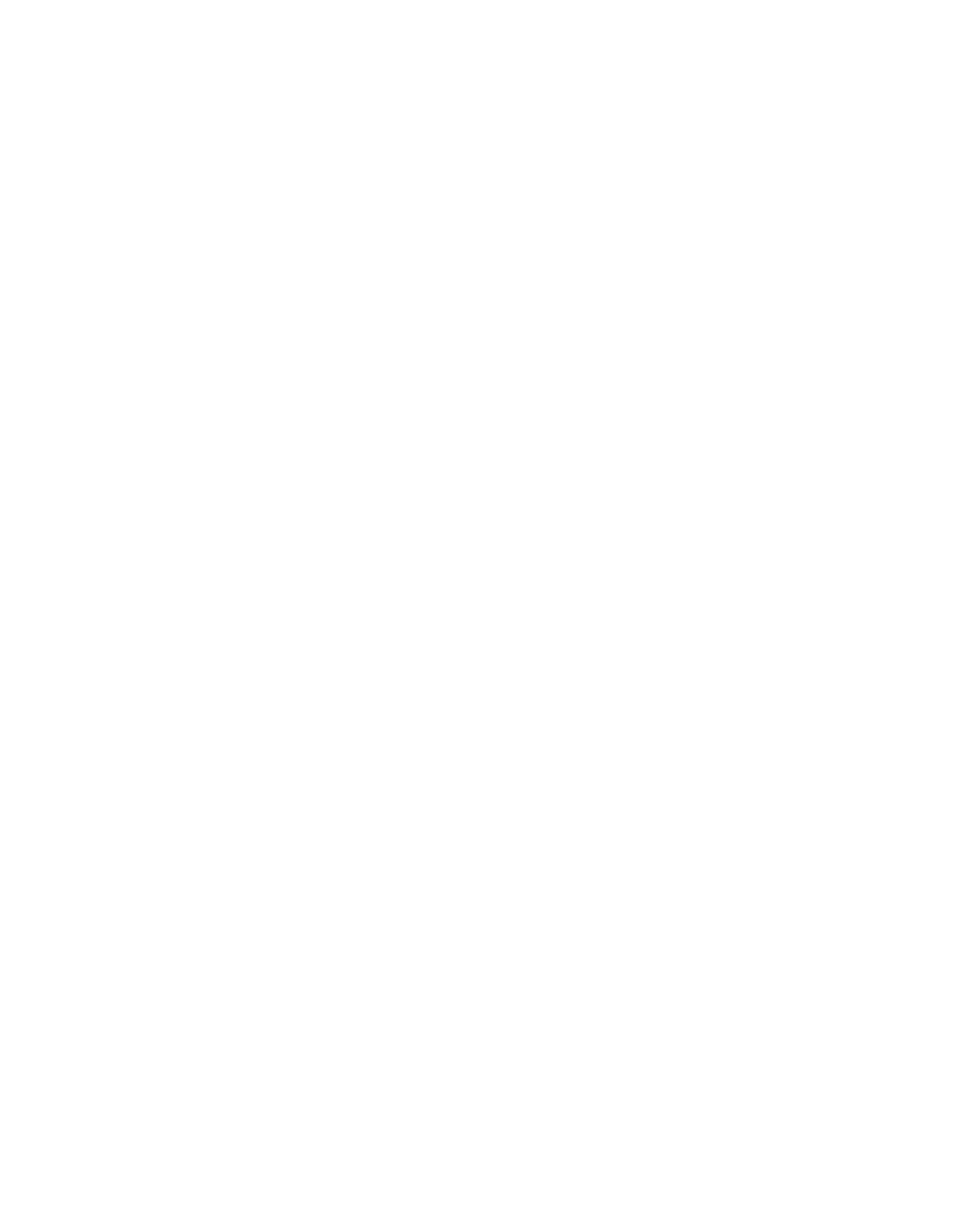# <span id="page-38-0"></span>**Appendix E AERIPROF Algorithm Flowcharts**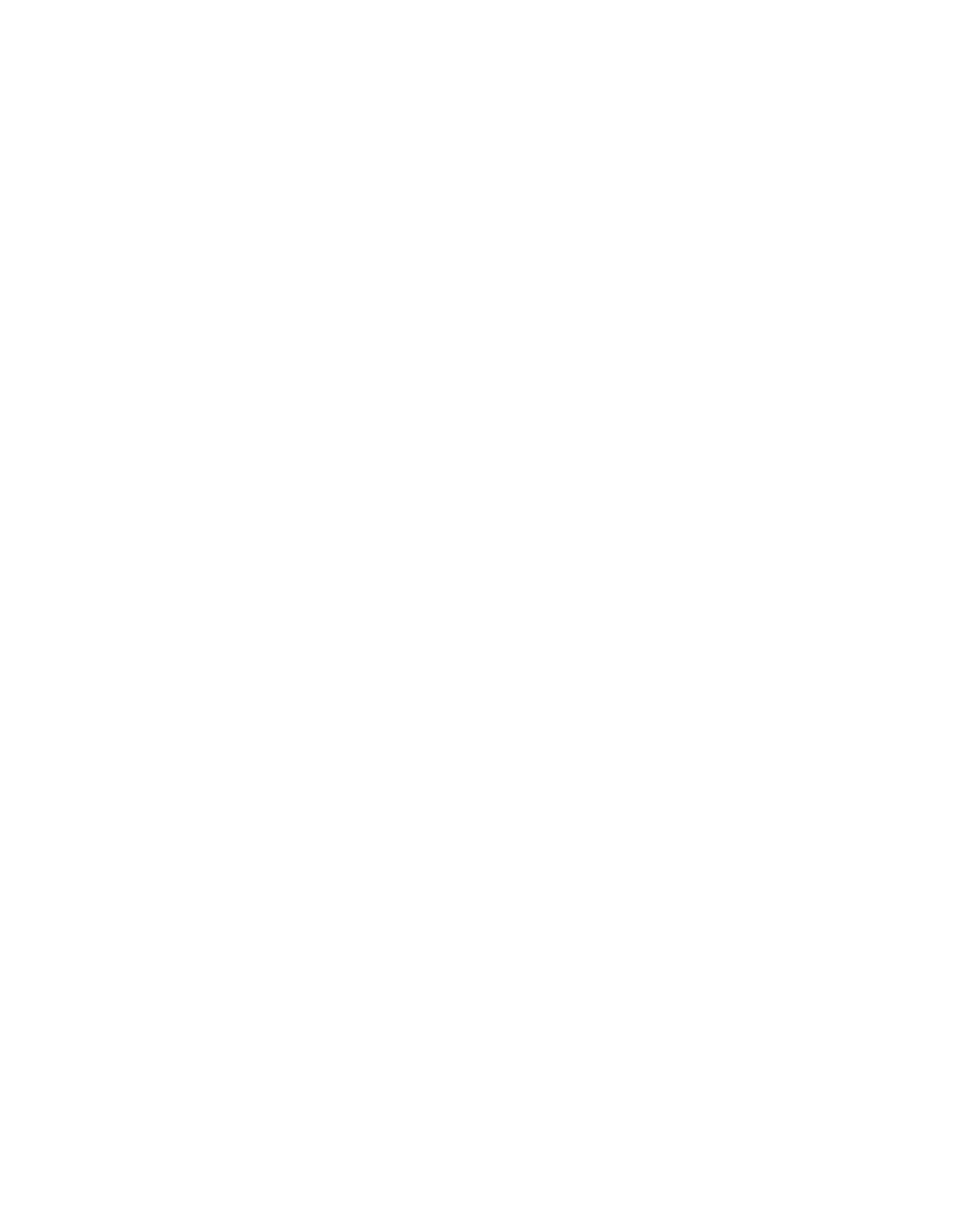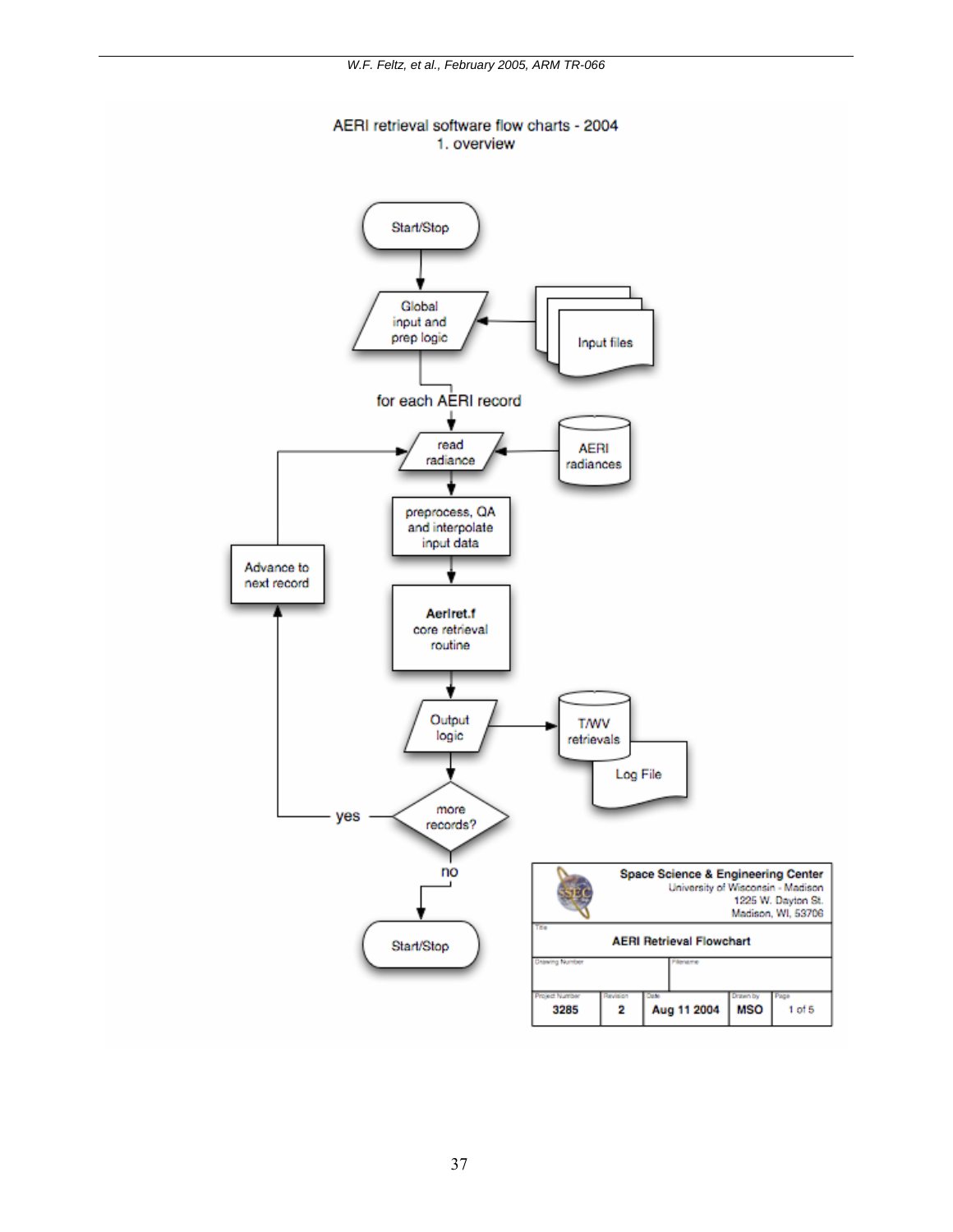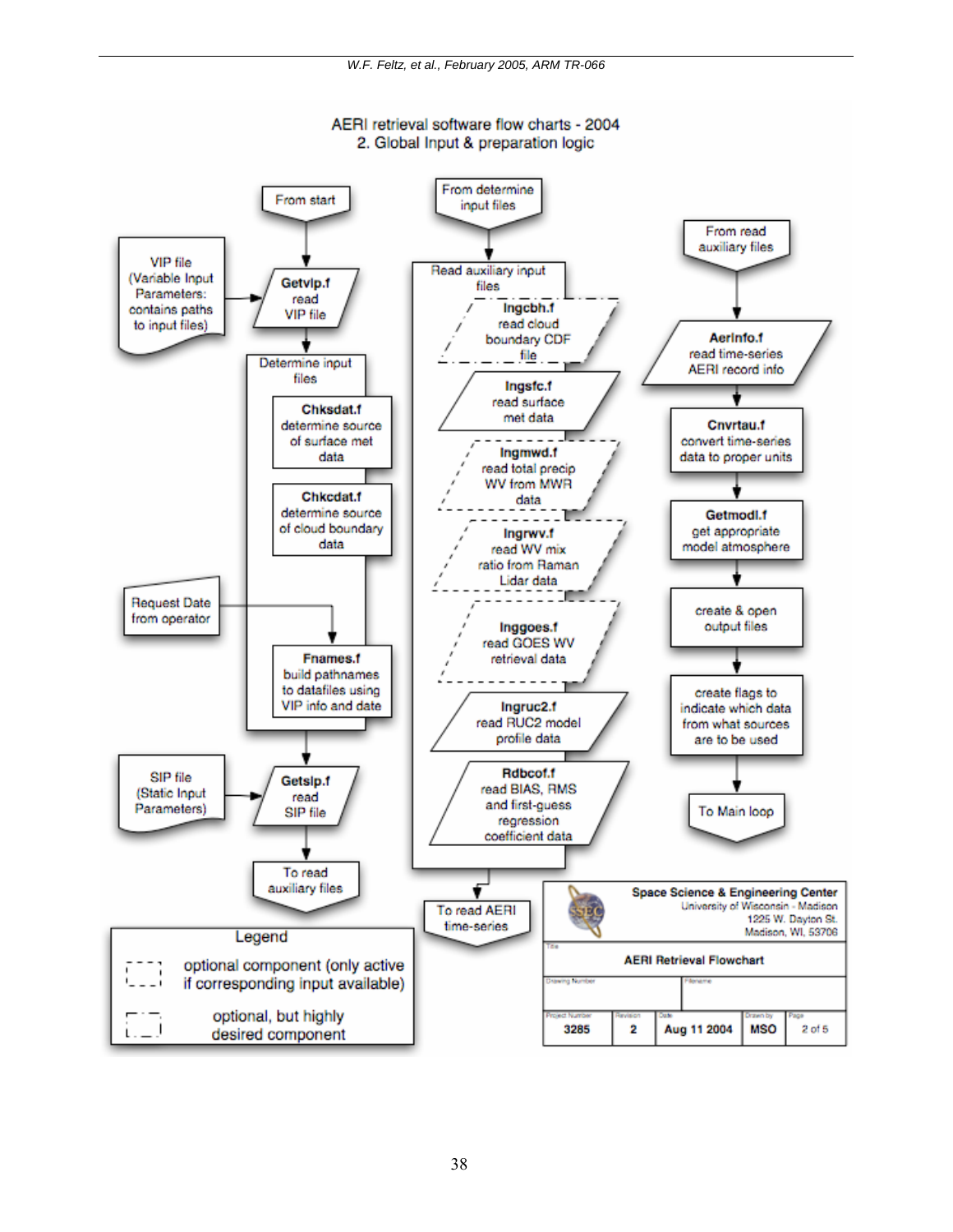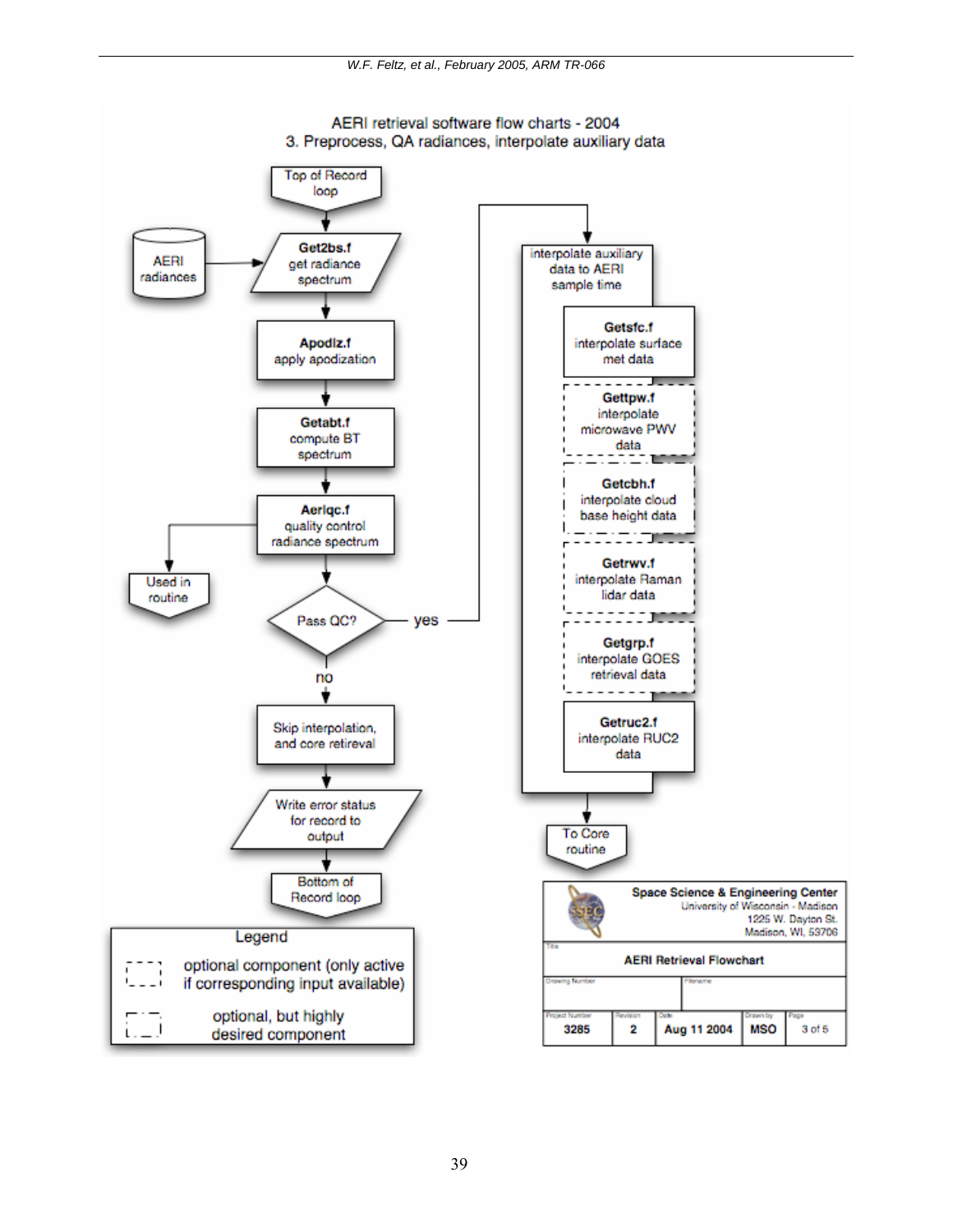